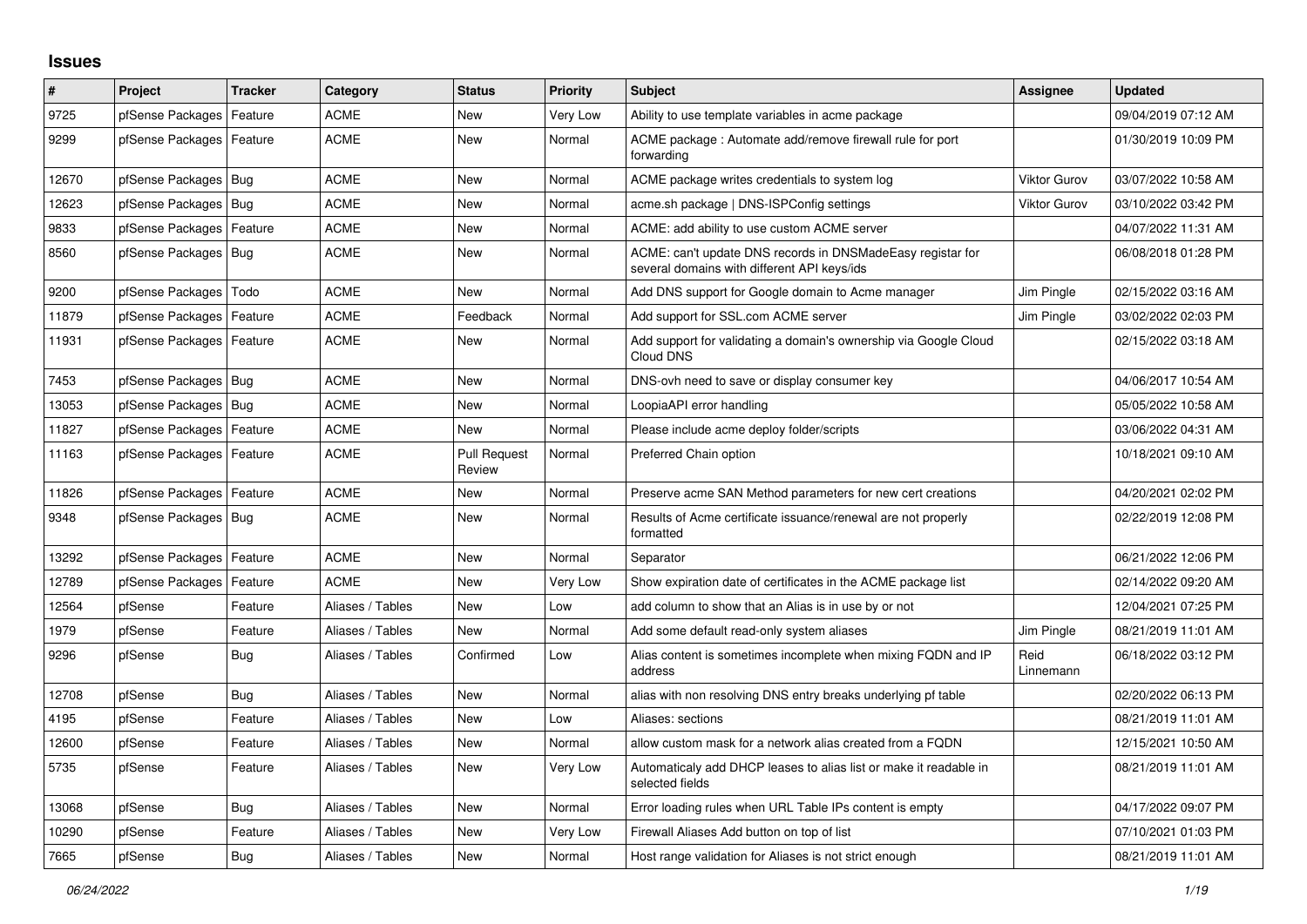| ∦     | Project                    | Tracker    | Category         | <b>Status</b>                 | <b>Priority</b> | <b>Subject</b>                                                                                                | Assignee              | <b>Updated</b>      |
|-------|----------------------------|------------|------------------|-------------------------------|-----------------|---------------------------------------------------------------------------------------------------------------|-----------------------|---------------------|
| 10918 | pfSense                    | Feature    | Aliases / Tables | New                           | Low             | IP Aliases de-duplication                                                                                     |                       | 12/13/2020 11:37 PM |
| 3387  | pfSense                    | Feature    | Aliases / Tables | New                           | Normal          | process alias urltable Frequency                                                                              |                       | 08/21/2019 11:01 AM |
| 13245 | pfSense                    | Feature    | Aliases / Tables | <b>Pull Request</b><br>Review | Normal          | Type column on Alias lists                                                                                    | Jim Pingle            | 06/06/2022 07:09 AM |
| 13282 | pfSense Plus               | Bug        | Aliases / Tables | New                           | Normal          | FQDN Aliases Break if an Invalid Domain is Present in the Chain                                               | Reid<br>Linnemann     | 06/18/2022 03:12 PM |
| 10845 | pfSense Packages   Bug     |            | apcupsd          | New                           | Normal          | apcupsd doesn't stop when not enabled                                                                         |                       | 08/24/2020 10:16 AM |
| 11898 | pfSense Packages   Bug     |            | apcupsd          | New                           | Normal          | PHP error from apcupsd dashboard widget                                                                       |                       | 05/07/2021 09:12 AM |
| 11375 | pfSense Packages   Bug     |            | apcupsd          | New                           | Normal          | UPS Type <blank> for USB APC</blank>                                                                          |                       | 02/26/2021 11:10 AM |
| 8454  | pfSense Packages   Bug     |            | arpwatch         | New                           | <b>Very Low</b> | Arpwatch package break email notifications from other sources                                                 |                       | 06/23/2022 07:49 PM |
| 12101 | pfSense Packages   Bug     |            | arpwatch         | Assigned                      | Normal          | ArpWatch Suppression Mac for "flip-flop" not suppressing                                                      | <b>Viktor Gurov</b>   | 10/09/2021 07:19 PM |
| 12812 | pfSense Packages   Feature |            | arpwatch         | New                           | Normal          | Would it be helpful if the FreeBSD net-mgmt/arpwatch port had an<br>option to use mail/dma for mail delivery? |                       | 02/16/2022 06:09 PM |
| 4098  | pfSense                    | Feature    | Authentication   | New                           | Normal          | Add option to force a password change on login                                                                |                       | 08/21/2019 10:31 AM |
| 9222  | pfSense                    | Feature    | Authentication   | New                           | Normal          | Add sshguard log when release an IP                                                                           |                       | 08/14/2019 01:00 PM |
| 13260 | pfSense                    | Feature    | Authentication   | New                           | Normal          | Add support for OpenVPN static-challenge                                                                      |                       | 06/09/2022 02:04 PM |
| 5825  | pfSense                    | Feature    | Authentication   | New                           | Normal          | Allow EAP-RADIUS for authentication servers                                                                   |                       | 08/21/2019 10:32 AM |
| 10843 | pfSense                    | Feature    | Authentication   | New                           | Normal          | Allow user manager settings to specify multiple authentication<br>servers                                     |                       | 01/13/2022 07:22 AM |
| 10765 | pfSense                    | Bug        | Authentication   | New                           | Normal          | Ampersands in Idap_extended_query are escaped twice                                                           |                       | 09/02/2020 07:55 AM |
| 8694  | pfSense                    | Feature    | Authentication   | New                           | Very Low        | Client CA Auth for PFSense WebGui                                                                             |                       | 08/21/2019 09:25 AM |
| 12863 | pfSense                    | Feature    | Authentication   | New                           | Very Low        | dynamically tune sha512crypt rounds                                                                           | Jim Pingle            | 03/19/2022 12:53 PM |
| 12519 | pfSense                    | <b>Bug</b> | Authentication   | New                           | Normal          | Fail authentication using special character in password via the LDAP<br>connector                             |                       | 11/12/2021 07:39 AM |
| 12225 | pfSense                    | Bug        | Authentication   | <b>Pull Request</b><br>Review | Normal          | Group membership field is not needed for remote groups                                                        | <b>Viktor Gurov</b>   | 05/17/2022 02:21 PM |
| 13093 | pfSense                    | <b>Bug</b> | Authentication   | In Progress                   | Normal          | LDAP authentication fails with extended query and RFC2307 group<br>lookups enabled                            | Chris Linstruth       | 05/31/2022 07:20 AM |
| 12726 | pfSense                    | Bug        | Authentication   | <b>New</b>                    | Normal          | LDAP select container button auto populate                                                                    |                       | 01/25/2022 01:48 PM |
| 12283 | pfSense                    | Bug        | Authentication   | New                           | Normal          | LDAP/RADIUS authentication servers configuration does not allow<br>source IP address to be specified          |                       | 08/20/2021 01:15 AM |
| 12715 | pfSense                    | <b>Bug</b> | Authentication   | New                           | Normal          | Long system startup time when LDAP is configured and unavailable<br>during startup.                           | Christian<br>McDonald | 01/24/2022 05:50 AM |
| 12095 | pfSense                    | <b>Bug</b> | Authentication   | <b>New</b>                    | Normal          | Memory leak in pcscd                                                                                          |                       | 06/01/2022 01:01 PM |
| 6742  | pfSense                    | Feature    | Authentication   | New                           | Normal          | OAuth2 authentication for OpenVPN (and for FreeRadius)                                                        | Jim Thompson          | 10/19/2020 09:19 AM |
| 9165  | pfSense                    | Feature    | Authentication   | New                           | Normal          | only IPs can be added to sshguard whitelist                                                                   |                       | 04/21/2022 12:39 PM |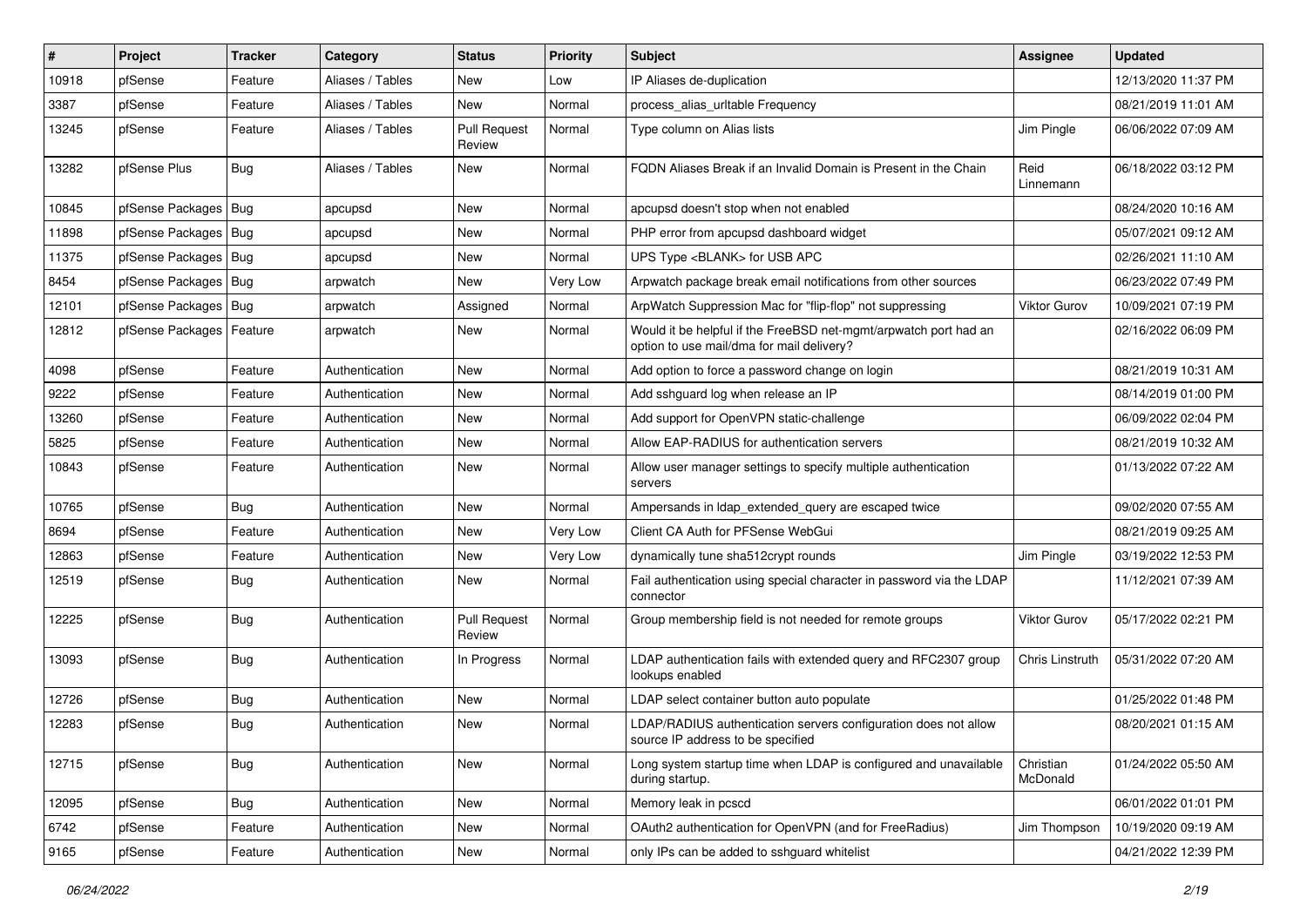| #     | Project                    | <b>Tracker</b> | Category         | <b>Status</b> | <b>Priority</b> | <b>Subject</b>                                                                                                                      | <b>Assignee</b>     | <b>Updated</b>      |
|-------|----------------------------|----------------|------------------|---------------|-----------------|-------------------------------------------------------------------------------------------------------------------------------------|---------------------|---------------------|
| 9937  | pfSense                    | Feature        | Authentication   | New           | Normal          | OpenVPN Login User Privilege                                                                                                        |                     | 11/29/2019 08:46 AM |
| 8087  | pfSense                    | <b>Bug</b>     | Authentication   | New           | Normal          | Provide Calling-Station-ID to RADIUS backed VPN connections                                                                         |                     | 06/06/2020 05:36 AM |
| 10352 | pfSense                    | Bug            | Authentication   | New           | Very Low        | RADIUS authentication fails with MSCHAPv1 or MSCHAPv2 when<br>passwords contain international characters                            |                     | 06/20/2022 04:04 PM |
| 5652  | pfSense                    | <b>Bug</b>     | Authentication   | New           | Normal          | Radius IETF Class Group Assignment - Incorrect Standard                                                                             |                     | 08/13/2019 01:39 PM |
| 12091 | pfSense                    | Feature        | Authentication   | New           | Normal          | RFE: Add support for sssd authentication                                                                                            |                     | 12/10/2021 04:55 PM |
| 9288  | pfSense                    | Feature        | Authentication   | New           | Normal          | SSHGuard add pfSense signature in standard                                                                                          |                     | 08/14/2019 01:19 PM |
| 4242  | pfSense                    | Feature        | Authentication   | New           | Normal          | Two Factor or OTP Authentication for Admin Interface                                                                                |                     | 01/04/2022 12:07 PM |
| 12458 | pfSense                    | Feature        | Authentication   | New           | Normal          | Use "unixHomeDirectory" instead of "homeDirectory" when LDAP<br>authentication server is Active Directory                           |                     | 10/15/2021 08:18 AM |
| 8775  | pfSense                    | Feature        | Authentication   | New           | Very Low        | Use SRV record for LDAP Authentication                                                                                              |                     | 05/06/2020 07:49 AM |
| 12546 | pfSense Plus               | Feature        | Authentication   | New           | Normal          | Add 2FA Support to pfSense Plus Local Database Authentication                                                                       |                     | 05/20/2022 11:40 AM |
| 11626 | pfSense Plus               | Bug            | Authentication   | New           | Normal          | Google LDAP connection failed due to lack of SNI for TLS 1.3                                                                        | Luiz Souza          | 05/19/2022 08:09 AM |
| 11920 | pfSense Plus               | Feature        | Authentication   | New           | Normal          | SAML Authentication for pfSense (VPN and webConfigurator)                                                                           |                     | 05/14/2021 12:56 AM |
| 11266 | pfSense Packages   Feature |                | AutoConfigBackup | New           | Very Low        | Give an option to list restore point in "reverse" order/latest at the top.                                                          |                     | 01/19/2021 06:58 PM |
| 12329 | pfSense Packages           | Feature        | Avahi            | New           | Normal          | Add optional floating firewall rules for IPv4 and IPv6                                                                              |                     | 02/09/2022 04:43 PM |
| 12767 | pfSense Packages   Bug     |                | Avahi            | New           | Normal          | Package radavahi-daemon does does not exist in current pfSense<br>version and it has been removed"" message on pfSense 2.7 restore  |                     | 02/07/2022 11:28 AM |
| 9495  | pfSense Packages   Bug     |                | AWS VPC          | New           | Normal          | AWS VPC VPN wizard produces incorrect config (SHA256 should be<br>SHA <sub>1</sub> )                                                |                     | 08/19/2019 02:45 PM |
| 9497  | pfSense Packages   Bug     |                | AWS VPC          | <b>New</b>    | Normal          | AWS VPN Wizard: WebGUI times out.                                                                                                   |                     | 11/13/2019 10:07 AM |
| 13039 | pfSense Packages   Feature |                | AWS VPC          | New           | Normal          | Handle transit gateway VPNs in the AWS VPN wizard                                                                                   |                     | 04/11/2022 07:31 AM |
| 10900 | pfSense Packages   Bug     |                | Backup           | Feedback      | Normal          | /packages/backup/backup.php?a=download&t=backup HTTP 504,<br>or Sends PHP Error Message as ASCII/Text file Named<br>pfsense.bak.tgz |                     | 04/05/2022 01:51 AM |
| 11098 | pfSense Packages   Bug     |                | Backup           | Feedback      | Normal          | Backup Files and Directories plugin crashes firewall if /root specified<br>as backup location                                       | <b>Viktor Gurov</b> | 12/23/2021 10:45 AM |
| 13289 | pfSense                    | Bug            | Backup / Restore | New           | Low             | Attempting to restore a 0 byte "config.xml" prints an error that the<br>file cannot be read                                         |                     | 06/20/2022 10:46 AM |
| 7757  | pfSense                    | <b>Bug</b>     | Backup / Restore | New           | Normal          | Auto Config Backup fails to upload unless Default Gateway is up                                                                     |                     | 08/16/2019 12:47 PM |
| 12553 | pfSense                    | Feature        | Backup / Restore | New           | Normal          | Auto Config Backup: Allow selecting multiple backups for deletion                                                                   |                     | 02/22/2022 04:27 AM |
| 7688  | pfSense                    | Feature        | Backup / Restore | New           | Low             | AutoConfigBackup - Info Icon - username only                                                                                        |                     | 10/22/2017 10:46 AM |
| 9775  | pfSense                    | Feature        | Backup / Restore | New           | Normal          | AutoConfigBackup - Rolling per day/hour cap on changes, retention<br>policy                                                         |                     | 09/20/2019 09:19 AM |
| 4681  | pfSense                    | Feature        | Backup / Restore | New           | Normal          | AutoConfigBackup make a way to easily download a saved backup                                                                       |                     | 08/16/2019 12:46 PM |
| 6608  | pfSense                    | Feature        | Backup / Restore | New           | Low             | backup and restore dhcp                                                                                                             |                     | 07/13/2016 04:09 PM |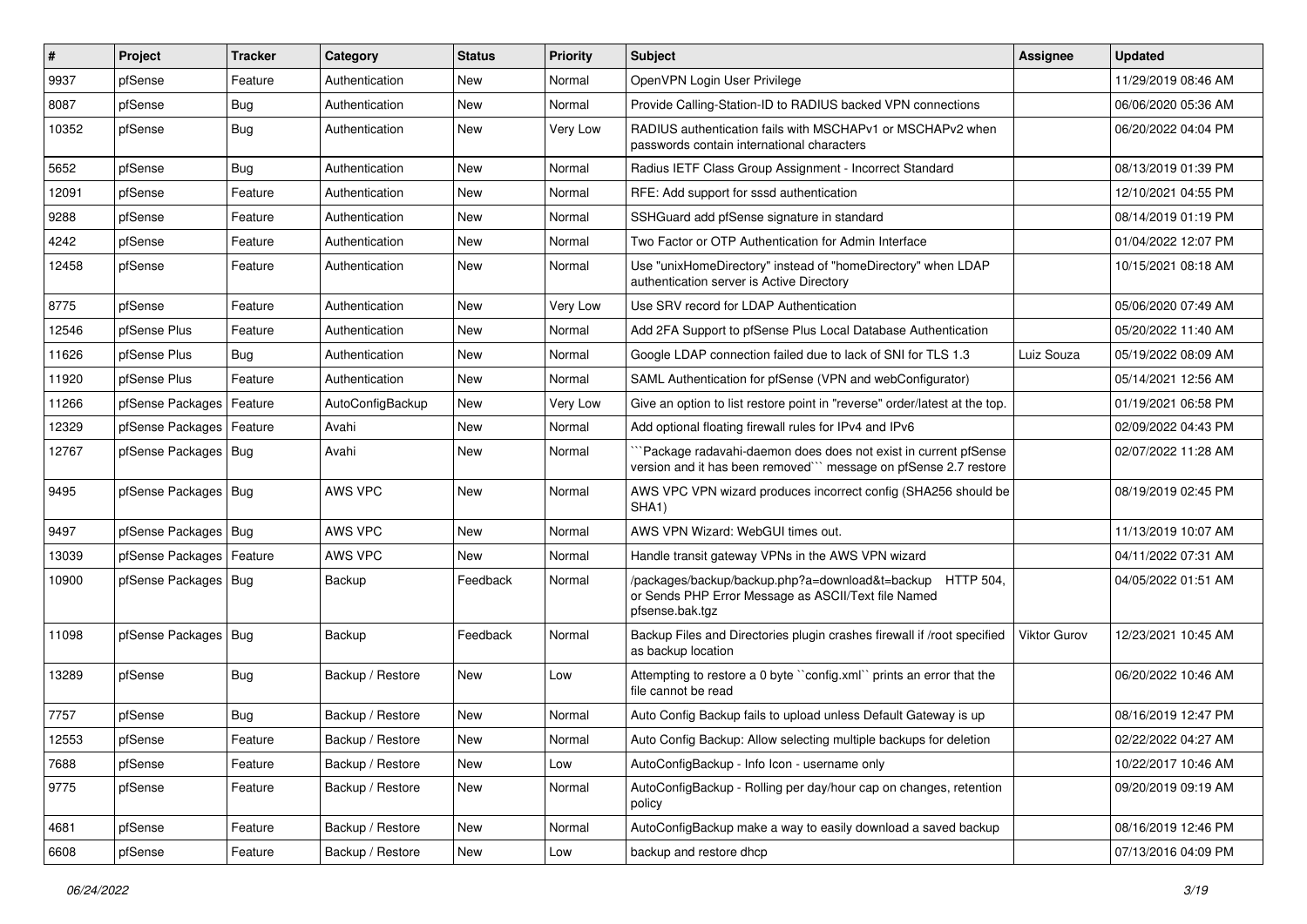| $\vert$ # | Project                       | <b>Tracker</b> | Category         | <b>Status</b> | <b>Priority</b> | Subject                                                                                                  | Assignee              | <b>Updated</b>      |
|-----------|-------------------------------|----------------|------------------|---------------|-----------------|----------------------------------------------------------------------------------------------------------|-----------------------|---------------------|
| 11110     | pfSense                       | <b>Bug</b>     | Backup / Restore | New           | Normal          | Backup file should be checked before restoring a specific area                                           |                       | 12/05/2020 02:50 PM |
| 286       | pfSense                       | Feature        | Backup / Restore | New           | Normal          | Backup/restore users individually                                                                        |                       | 01/09/2021 03:48 PM |
| 12249     | pfSense                       | <b>Bug</b>     | Backup / Restore | <b>New</b>    | Normal          | HAProxy causing failed ACB backups                                                                       |                       | 11/15/2021 11:58 PM |
| 1367      | pfSense                       | Feature        | Backup / Restore | New           | Normal          | Input validation on partial config restores                                                              |                       | 03/21/2011 01:16 AM |
| 3696      | pfSense                       | Feature        | Backup / Restore | <b>New</b>    | Normal          | Multiple items backup/restore                                                                            |                       | 06/06/2014 02:33 PM |
| 3697      | pfSense                       | Feature        | Backup / Restore | New           | Normal          | New backup/restore area: Certificates                                                                    |                       | 03/11/2017 11:30 AM |
| 12774     | pfSense                       | <b>Bug</b>     | Backup / Restore | New           | Normal          | Picture widget image is not saved in backup                                                              |                       | 04/04/2022 04:48 AM |
| 1738      | pfSense                       | Bug            | Backup / Restore | <b>New</b>    | Very Low        | Restore fails when username in backup is not matching                                                    |                       | 12/11/2021 07:51 PM |
| 8076      | pfSense                       | <b>Bug</b>     | Backup / Restore | New           | Normal          | User can easily apply an unusable interface configuration after<br>restore                               |                       | 08/14/2019 10:52 AM |
| 13205     | pfSense Docs                  | New Content    | Backup / Restore | Feedback      | Normal          | <b>ZFS Boot Environment documentation</b>                                                                | Christian<br>McDonald | 05/31/2022 10:55 AM |
| 13002     | pfSense Packages              | Regression     | <b>BIND</b>      | Feedback      | Normal          | BIND 9.16_13 could not find existing DNSSEC keys at<br>/cf/named/etc/namedb/keys due to directory change | <b>Viktor Gurov</b>   | 03/31/2022 12:14 PM |
| 13114     | pfSense Packages              | Bug            | <b>BIND</b>      | Feedback      | Normal          | BIND calls rndc in rc stop when named is not running                                                     | <b>Stuart Wyatt</b>   | 05/04/2022 12:41 PM |
| 10445     | pfSense Packages              | Bug            | <b>BIND</b>      | Feedback      | Normal          | BIND crashed when added RPZ. rpz is not a master or slave zone.                                          |                       | 04/21/2022 12:40 PM |
| 12869     | pfSense Packages   Bug        |                | <b>BIND</b>      | Feedback      | Normal          | Bind DNS Package AAAA filtering Broken on new ZFS Installs                                               | <b>Viktor Gurov</b>   | 03/09/2022 12:38 PM |
| 11563     | pfSense Packages   Bug        |                | <b>BIND</b>      | New           | High            | BIND GUI writes TXT records > 255 characters                                                             |                       | 02/27/2021 07:11 AM |
| 11634     | pfSense Packages   Regression |                | <b>BIND</b>      | <b>New</b>    | Normal          | bind hangs when pfsense is reconnecting as an openvpn client to a<br>TUN openvpn server                  |                       | 03/14/2021 07:23 AM |
| 8197      | pfSense Packages   Bug        |                | <b>BIND</b>      | <b>New</b>    | Normal          | BIND UI fails to properly update zone with inline DNSSEC signing<br>enabled                              |                       | 02/18/2019 05:23 PM |
| 10330     | pfSense Packages   Bug        |                | <b>BIND</b>      | Feedback      | Normal          | BIND zone configuration displays wrong DS resource record with<br>inline DNSSEC signing enabled          |                       | 04/21/2022 12:40 PM |
| 11074     | pfSense Packages   Bug        |                | <b>BIND</b>      | New           | Low             | bind Zone Settings Zones, Save button opens "Confirmation<br>required to save changes"                   |                       | 11/16/2020 11:08 AM |
| 9916      | pfSense Packages              | Feature        | <b>BIND</b>      | Feedback      | Normal          | Check allow-transfer in custom option when the zone is slave                                             |                       | 04/21/2022 12:40 PM |
| 11343     | pfSense Packages   Bug        |                | <b>BIND</b>      | Feedback      | Low             | Invalid link to pfSense-pkg-bind changelog                                                               | <b>Viktor Gurov</b>   | 04/05/2022 08:12 AM |
| 10760     | pfSense Packages   Bug        |                | <b>BIND</b>      | New           | High            | pfSense BIND 9.14.12 server terminates due to assertion failure                                          |                       | 07/11/2020 04:53 PM |
| 10693     | pfSense Packages   Bug        |                | <b>BIND</b>      | New           | Normal          | pfSense Bind Zone Editor UI does not update zone serial number<br>when a change is made                  |                       | 09/01/2021 12:51 AM |
| 8199      | pfSense Packages              | Feature        | <b>BIND</b>      | New           | Normal          | Support reordering and/or sort alphabetically across BIND package                                        |                       | 12/12/2017 02:05 AM |
| 8146      | pfSense Packages              | Feature        | <b>BIND</b>      | New           | Normal          | Zone Domain Records more powerfull for BIND Zones                                                        |                       | 08/13/2019 09:39 AM |
| 4472      | pfSense                       | Feature        | Build / Release  | New           | Normal          | Cryptographically sign every (sub-)release                                                               |                       | 08/13/2019 12:53 PM |
| 12782     | pfSense                       | Todo           | Build / Release  | New           | Normal          | Disable compatibility flag                                                                               | <b>Brad Davis</b>     | 05/17/2022 02:33 PM |
| 1924      | pfSense                       | Feature        | Captive Portal   | New           | Normal          | Ability of CP's allowed IP addresses to use aliases                                                      |                       | 07/26/2018 04:28 AM |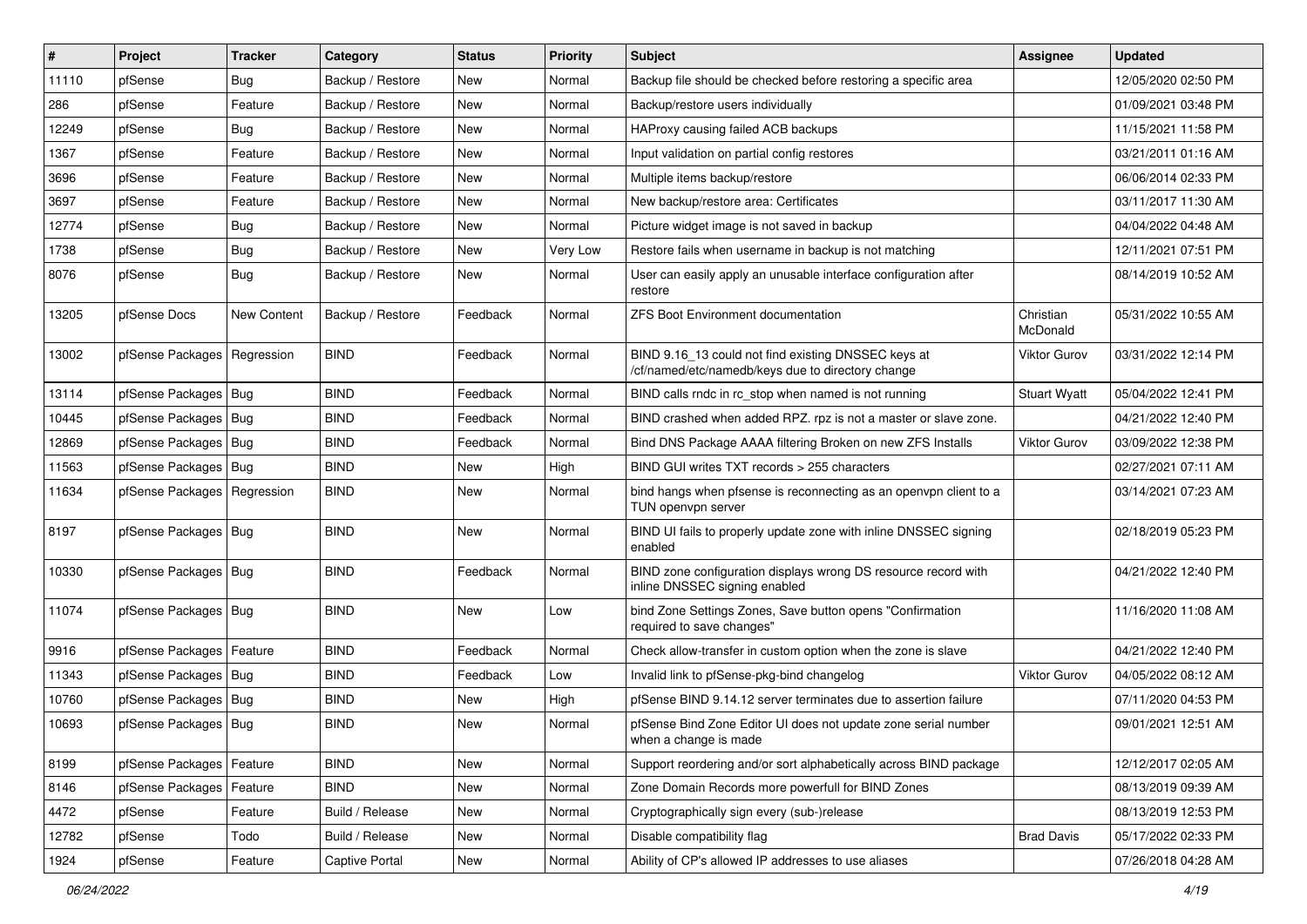| $\pmb{\#}$ | Project | <b>Tracker</b> | Category              | <b>Status</b> | <b>Priority</b> | <b>Subject</b>                                                                                                          | <b>Assignee</b>      | <b>Updated</b>      |
|------------|---------|----------------|-----------------------|---------------|-----------------|-------------------------------------------------------------------------------------------------------------------------|----------------------|---------------------|
| 7971       | pfSense | Feature        | Captive Portal        | <b>New</b>    | Normal          | Allow import, export and synchronization of MACs under Captive<br>Portal service                                        |                      | 10/19/2017 04:56 AM |
| 6956       | pfSense | Feature        | <b>Captive Portal</b> | New           | Normal          | Allow more control over concurrent logins                                                                               |                      | 11/23/2016 12:01 PM |
| 13215      | pfSense | Bug            | Captive Portal        | Assigned      | Normal          | Allowed MAC/IP/Hostname traffic counts for authorized users                                                             | Reid<br>Linnemann    | 05/31/2022 05:31 PM |
| 3053       | pfSense | Feature        | Captive Portal        | <b>New</b>    | Normal          | Automatically add DHCP static addresses to CP passthru-mac                                                              |                      | 06/21/2013 11:54 AM |
| 11189      | pfSense | Feature        | Captive Portal        | <b>New</b>    | Normal          | Captive Portal - Tarpit option                                                                                          |                      | 12/23/2020 06:44 PM |
| 9970       | pfSense | Feature        | <b>Captive Portal</b> | <b>New</b>    | Low             | Captive Portal and SAML2 Integration                                                                                    | Mauro Braggio        | 10/12/2020 07:39 AM |
| 13226      | pfSense | Bug            | <b>Captive Portal</b> | Confirmed     | Normal          | Captive Portal doesn't disconnect established OpenVPN link                                                              | Reid<br>Linnemann    | 05/30/2022 10:38 AM |
| 1831       | pfSense | Feature        | <b>Captive Portal</b> | <b>New</b>    | Normal          | Captive portal IPv6 support                                                                                             | Reid<br>Linnemann    | 05/25/2022 07:57 AM |
| 1675       | pfSense | Bug            | <b>Captive Portal</b> | <b>New</b>    | Normal          | Captive portal logout problems with pop-up blockers.                                                                    | <b>Jared Dillard</b> | 03/28/2016 01:37 PM |
| 2963       | pfSense | Feature        | <b>Captive Portal</b> | <b>New</b>    | Normal          | Captive Portal MAC authentication request                                                                               |                      | 08/22/2017 09:09 PM |
| 7553       | pfSense | <b>Bug</b>     | Captive Portal        | Confirmed     | Very Low        | Captive portal on a parent interface blocks traffic on VLAN interfaces<br>too                                           |                      | 08/19/2018 03:15 PM |
| 9627       | pfSense | Feature        | <b>Captive Portal</b> | <b>New</b>    | Normal          | Captive Portal only shows authenticated users                                                                           |                      | 08/14/2019 02:48 PM |
| 12357      | pfSense | <b>Bug</b>     | <b>Captive Portal</b> | New           | Normal          | Captive Portal popup Logout button loads full login page in popup<br>when clicked                                       |                      | 10/27/2021 12:10 PM |
| 4724       | pfSense | Feature        | <b>Captive Portal</b> | <b>New</b>    | Low             | Captive Portal Status Add Client Hostname                                                                               |                      | 05/22/2015 08:38 AM |
| 2573       | pfSense | Feature        | Captive Portal        | New           | Normal          | Captive Portal support of RADIUS POD (Packet of Disconnect)                                                             |                      | 10/17/2016 03:14 AM |
| 2025       | pfSense | Feature        | Captive Portal        | <b>New</b>    | Normal          | Captive Portal: Easy accessible Logout page instead of Logout<br>pop-up window                                          |                      | 02/06/2016 04:59 AM |
| 2545       | pfSense | Feature        | <b>Captive Portal</b> | New           | Low             | CaptivePortal: Custom "Re-authenticate every x minutes"                                                                 |                      | 07/08/2012 05:21 PM |
| 12467      | pfSense | Bug            | <b>Captive Portal</b> | New           | Normal          | CP error on client disconnect after reboot                                                                              |                      | 10/17/2021 05:35 AM |
| 13219      | pfSense | Feature        | <b>Captive Portal</b> | New           | Very Low        | Enable/Disable single voucher roll                                                                                      |                      | 05/26/2022 08:14 AM |
| 5658       | pfSense | <b>Bug</b>     | Captive Portal        | Confirmed     | Low             | Files with the same name cannot be uploaded to multiple captive<br>portal zones                                         |                      | 12/18/2015 07:19 PM |
| 13290      | pfSense | Regression     | Captive Portal        | Feedback      | Normal          | My PfSense version 2.7 is returning the error "dummynet bad switch<br>21" every time I activate my Captive Portals (7). |                      | 06/20/2022 06:01 PM |
| 3377       | pfSense | Feature        | <b>Captive Portal</b> | New           | Normal          | OAuth2 authentication in captive portal                                                                                 | Jim Thompson         | 10/19/2020 09:13 AM |
| 12730      | pfSense | Bug            | <b>Captive Portal</b> | <b>New</b>    | Normal          | RADIUS accounting does not work if WAN is down                                                                          |                      | 01/26/2022 05:13 AM |
| 385        | pfSense | Feature        | Captive Portal        | New           | Normal          | Reverse captive portal                                                                                                  |                      | 08/13/2019 12:23 PM |
| 11379      | pfSense | Feature        | Captive Portal        | <b>New</b>    | Normal          | <b>Template Roll Printer</b>                                                                                            |                      | 02/07/2021 05:26 AM |
| 12648      | pfSense | Bug            | <b>Captive Portal</b> | <b>New</b>    | Normal          | Undocumented variables 'listenporthttp' and 'listenporthttps'                                                           |                      | 12/28/2021 10:44 AM |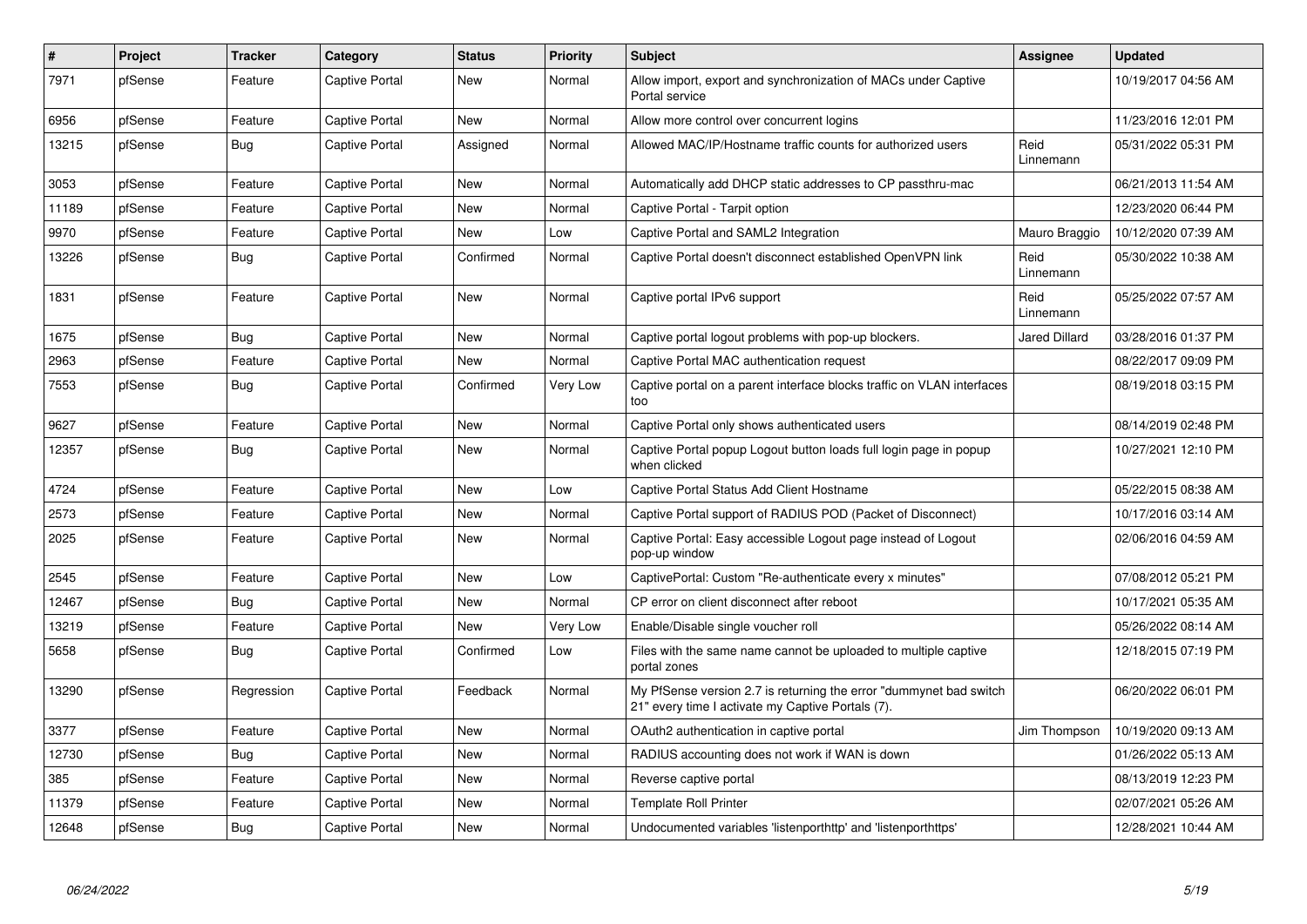| $\vert$ # | Project          | <b>Tracker</b> | Category       | <b>Status</b>                 | <b>Priority</b> | <b>Subject</b>                                                                                          | Assignee   | <b>Updated</b>      |
|-----------|------------------|----------------|----------------|-------------------------------|-----------------|---------------------------------------------------------------------------------------------------------|------------|---------------------|
| 13272     | pfSense          | Bug            | Captive Portal | <b>Pull Request</b><br>Review | Very Low        | Voucher CSV output has leading space before voucher code                                                | Jim Pingle | 06/13/2022 10:27 AM |
| 13220     | pfSense          | Feature        | Captive Portal | <b>New</b>                    | Very Low        | Voucher per-roll bandwidth restrictions and traffic quotas                                              |            | 05/26/2022 08:16 AM |
| 13229     | pfSense Docs     | Todo           | Captive Portal | Feedback                      | Normal          | Update documentation for IPFW to PF transition for Limiters and<br><b>Captive Portal</b>                | Jim Pingle | 05/27/2022 03:04 PM |
| 2218      | pfSense          | Feature        | CARP           | <b>New</b>                    | Normal          | Ability to delay CARP master status at boot time                                                        |            | 03/03/2021 11:57 AM |
| 4845      | pfSense          | Bug            | CARP           | Confirmed                     | High            | CARP preemption doesn't switch to backup where connectivity<br>between systems is lost but not NIC link |            | 07/28/2015 07:55 AM |
| 13110     | pfSense          | Bug            | CARP           | <b>New</b>                    | Very Low        | changing CARP VIP address does not update outbound NAT<br>interface IP                                  |            | 05/03/2022 02:52 PM |
| 8100      | pfSense          | <b>Bug</b>     | CARP           | <b>New</b>                    | Normal          | pfsync Initially Deletes States on Primary for Connections<br>Established through Secondary             | Luiz Souza | 02/08/2022 12:59 PM |
| 2099      | pfSense          | Todo           | CARP           | <b>New</b>                    | Normal          | Remove "queue" from CARP traffic                                                                        |            | 01/19/2012 10:59 AM |
| 5849      | pfSense          | Bug            | CARP           | <b>New</b>                    | Normal          | Routing fail on CARP IPsec                                                                              |            | 12/18/2021 04:41 PM |
| 7648      | pfSense          | <b>Bug</b>     | CARP           | <b>New</b>                    | Very Low        | SPAN ports on an interface renders CARP HA inoperative                                                  |            | 06/14/2017 09:19 PM |
| 8567      | pfSense          | <b>Bug</b>     | CARP           | <b>New</b>                    | Normal          | Using IPv6 VIP alias for services may affect CARP IPv6 VIP work                                         |            | 06/12/2018 01:26 PM |
| 8566      | pfSense          | <b>Bug</b>     | CARP           | New                           | Normal          | Wrong IPv6 source in NS request in case using of IPv6 alias                                             |            | 06/12/2018 01:26 PM |
| 13063     | pfSense Packages | Feature        | Cellular       | <b>Pull Request</b><br>Review | Normal          | Cellular package shall support more modems and NMEA port                                                |            | 05/06/2022 02:38 PM |
| 10796     | pfSense Packages | Feature        | Cellular       | Feedback                      | Normal          | Huawei ME909u-521 support                                                                               |            | 04/21/2022 12:40 PM |
| 1268      | pfSense          | Feature        | Certificates   | New                           | Normal          | Allow mass renewing of certs                                                                            |            | 11/01/2019 03:17 PM |
| 10258     | pfSense          | Feature        | Certificates   | <b>New</b>                    | Very Low        | allow to sign CA                                                                                        |            | 02/20/2020 04:20 AM |
| 12737     | pfSense          | Bug            | Certificates   | New                           | Normal          | CApath is not defined by default in curl                                                                |            | 05/17/2022 02:30 PM |
| 11203     | pfSense          | Bug            | Certificates   | New                           | Normal          | certificate manager very slow                                                                           |            | 12/31/2020 11:57 AM |
| 9889      | pfSense          | <b>Bug</b>     | Certificates   | New                           | <b>Very Low</b> | CRL check for Intermediate CA CRLs fails                                                                | Jim Pingle | 11/08/2019 11:03 AM |
| 7289      | pfSense          | Bug            | Certificates   | <b>New</b>                    | Low             | Generating 4096bit Certificate                                                                          |            | 08/14/2019 09:56 AM |
| 1257      | pfSense          | Feature        | Certificates   | <b>Pull Request</b><br>Review | Normal          | Handle encypted CA/Certificate private keys                                                             |            | 10/12/2020 07:12 AM |
| 2276      | pfSense          | Feature        | Certificates   | <b>New</b>                    | Normal          | Remote CRL fetch support                                                                                |            | 02/06/2016 04:14 AM |
| 12894     | pfSense Plus     | <b>Bug</b>     | Certificates   | <b>New</b>                    | Low             | duplicating freshly created certificates through refreshing                                             |            | 03/03/2022 02:35 PM |
| 12402     | pfSense Docs     | Todo           | Configuration  | <b>New</b>                    | Normal          | Feedback on Configuration - Advanced Configuration Options -<br><b>Notifications</b>                    |            | 09/24/2021 12:46 AM |
| 12098     | pfSense Docs     | Correction     | Configuration  | <b>New</b>                    | Normal          | Feedback on pfSense Configuration Recipes - Accessing a<br>CPE/Modem from Inside the Firewall           |            | 07/02/2021 02:30 AM |
| 13291     | pfSense Docs     | Todo           | Configuration  | New                           | Low             | Notification documentation                                                                              |            | 06/21/2022 10:22 AM |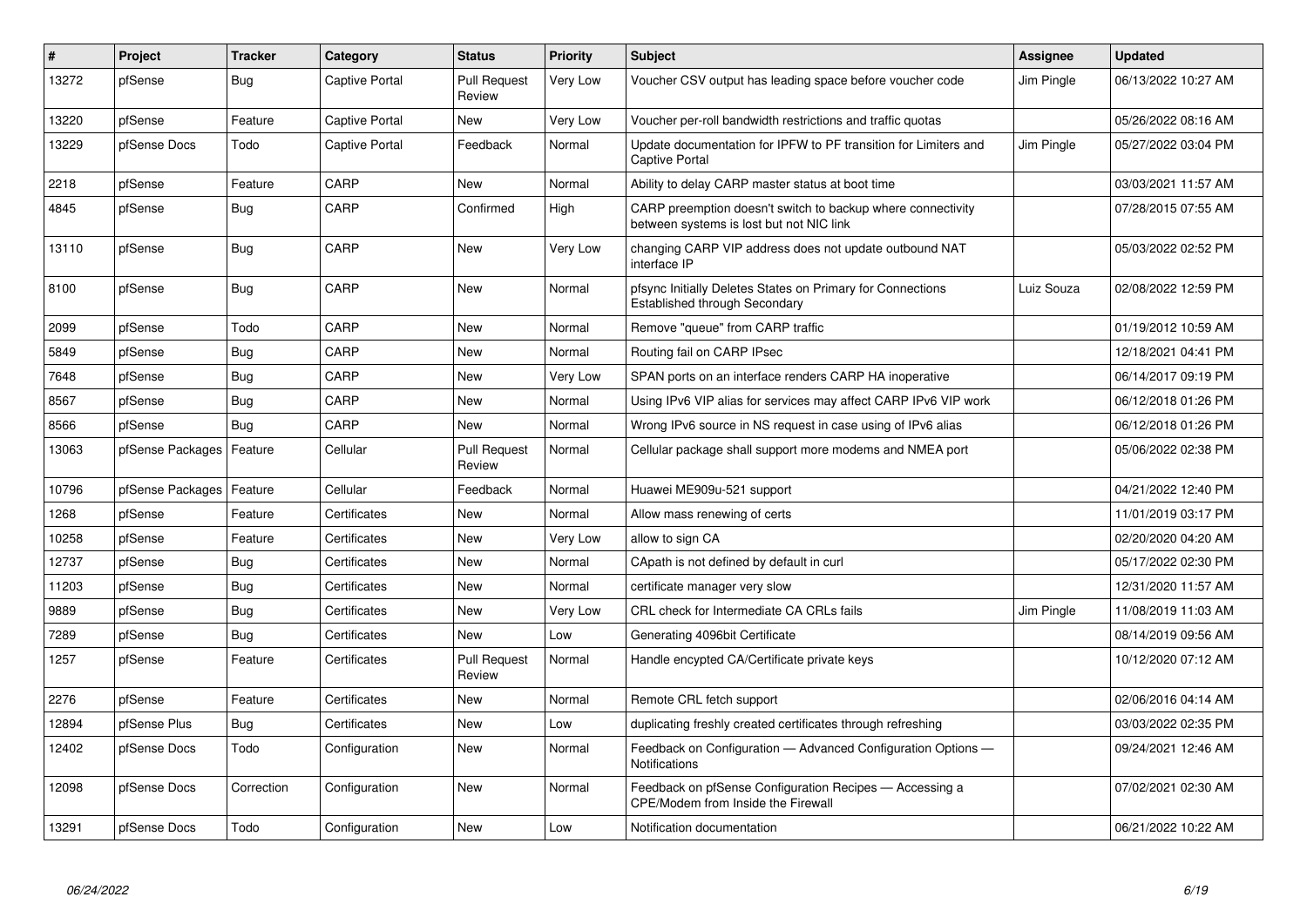| $\vert$ # | Project          | <b>Tracker</b> | Category                        | <b>Status</b>                 | <b>Priority</b> | <b>Subject</b>                                                                                                        | Assignee      | <b>Updated</b>      |
|-----------|------------------|----------------|---------------------------------|-------------------------------|-----------------|-----------------------------------------------------------------------------------------------------------------------|---------------|---------------------|
| 13288     | pfSense          | Bug            | Configuration<br><b>Backend</b> | New                           | Normal          | Encode FreeRADIUS Custom Options                                                                                      |               | 06/20/2022 10:36 AM |
| 13287     | pfSense          | Feature        | Configuration<br>Backend        | <b>New</b>                    | Normal          | Encode OpenVPN Custom Options                                                                                         |               | 06/20/2022 10:33 AM |
| 12483     | pfSense          | <b>Bug</b>     | Configuration<br>Backend        | <b>New</b>                    | Normal          | GUI creates inconsistent config.xml                                                                                   |               | 10/23/2021 06:48 AM |
| 6398      | pfSense          | Bug            | Configuration<br>Backend        | New                           | Normal          | If config cannot be loaded due to corruption or bug, it isn't handled<br>gracefully (just stops)                      |               | 08/13/2019 01:23 PM |
| 3895      | pfSense          | Feature        | Configuration<br>Backend        | <b>New</b>                    | Normal          | Timeout for "Apply change"                                                                                            |               | 01/25/2021 08:07 AM |
| 10833     | pfSense          | <b>Bug</b>     | Configuration<br>Backend        | <b>New</b>                    | Normal          | unbound exits on configuration error when link status flaps on LAN<br>interface                                       |               | 08/13/2020 11:53 PM |
| 5902      | pfSense          | Todo           | Configuration<br><b>Backend</b> | <b>New</b>                    | Normal          | Use a common place for default values                                                                                 |               | 08/13/2019 12:53 PM |
| 2693      | pfSense          | Feature        | Console Menu                    | New                           | Normal          | Allow mapping mapping non-physical interfaces via console                                                             | Mathieu Simon | 11/27/2012 03:00 PM |
| 13268     | pfSense          | Todo           | Console Menu                    | Ready To Test                 | Normal          | columns don't align nicely in console with medium-long interface<br>names                                             |               | 06/12/2022 10:32 PM |
| 6469      | pfSense          | Feature        | Console Menu                    | <b>New</b>                    | Normal          | Improve help + self documentation in console PHP shell                                                                |               | 08/13/2019 01:23 PM |
| 7747      | pfSense          | Feature        | Console Menu                    | New                           | Normal          | Minor UI Tweak: Make hitting enter on the console (esp via SSH)<br>should not log you out, but simply redraw the menu |               | 08/01/2017 04:03 PM |
| 13249     | pfSense          | <b>Bug</b>     | Console Menu                    | <b>New</b>                    | Normal          | Running playback comands multiple times results in PHP error                                                          |               | 06/06/2022 07:02 AM |
| 13258     | pfSense          | Bug            | Console Menu                    | <b>Pull Request</b><br>Review | Low             | secret menu option 100                                                                                                | Jim Pingle    | 06/12/2022 01:44 PM |
| 11970     | pfSense Packages | Bug            | Coreboot                        | New                           | Normal          | Netgate Firmware Upgrade Doesn't Work on XG-2758                                                                      |               | 04/21/2022 12:39 PM |
| 13074     | pfSense Plus     | Bug            | Cryptographic<br>Modules        | New                           | Normal          | AES-GCM with SafeXcel on Netgate 2100 causes MBUF overload                                                            |               | 06/12/2022 11:14 AM |
| 12658     | pfSense Packages | Feature        | darkstat                        | <b>New</b>                    | Normal          | Adding prometheus metrics to darkstat                                                                                 |               | 05/27/2022 09:44 PM |
| 10395     | pfSense          | Feature        | Dashboard                       | <b>New</b>                    | Low             | Add Dashboard System Information support for more PC Engines<br>APU boards                                            |               | 02/17/2022 01:02 AM |
| 8458      | pfSense          | Feature        | Dashboard                       | <b>New</b>                    | Low             | Allow reordering of interface widget                                                                                  |               | 08/14/2019 10:52 AM |
| 2479      | pfSense          | Feature        | Dashboard                       | <b>New</b>                    | Normal          | Allow reordering of the traffic graphs on the dashboard                                                               |               | 06/08/2012 04:13 PM |
| 6390      | pfSense          | Todo           | Dashboard                       | <b>New</b>                    | Low             | Autoscale from Traffic Graph not correct size (big graphs)                                                            |               | 05/23/2016 01:38 PM |
| 7182      | pfSense          | Feature        | Dashboard                       | <b>New</b>                    | Normal          | Break up System Widget on the Dashboard                                                                               |               | 08/21/2019 08:59 AM |
| 5567      | pfSense          | Feature        | Dashboard                       | <b>New</b>                    | Low             | CARP status widget does not update in real time                                                                       |               | 08/20/2019 03:33 PM |
| 9677      | pfSense          | Bug            | Dashboard                       | <b>New</b>                    | Normal          | Dashboard hangs when widget needs data from a remote host which<br>is down                                            |               | 08/13/2019 09:15 AM |
| 10280     | pfSense          | Feature        | Dashboard                       | New                           | Low             | DHCP Leases widget                                                                                                    |               | 11/07/2020 09:18 PM |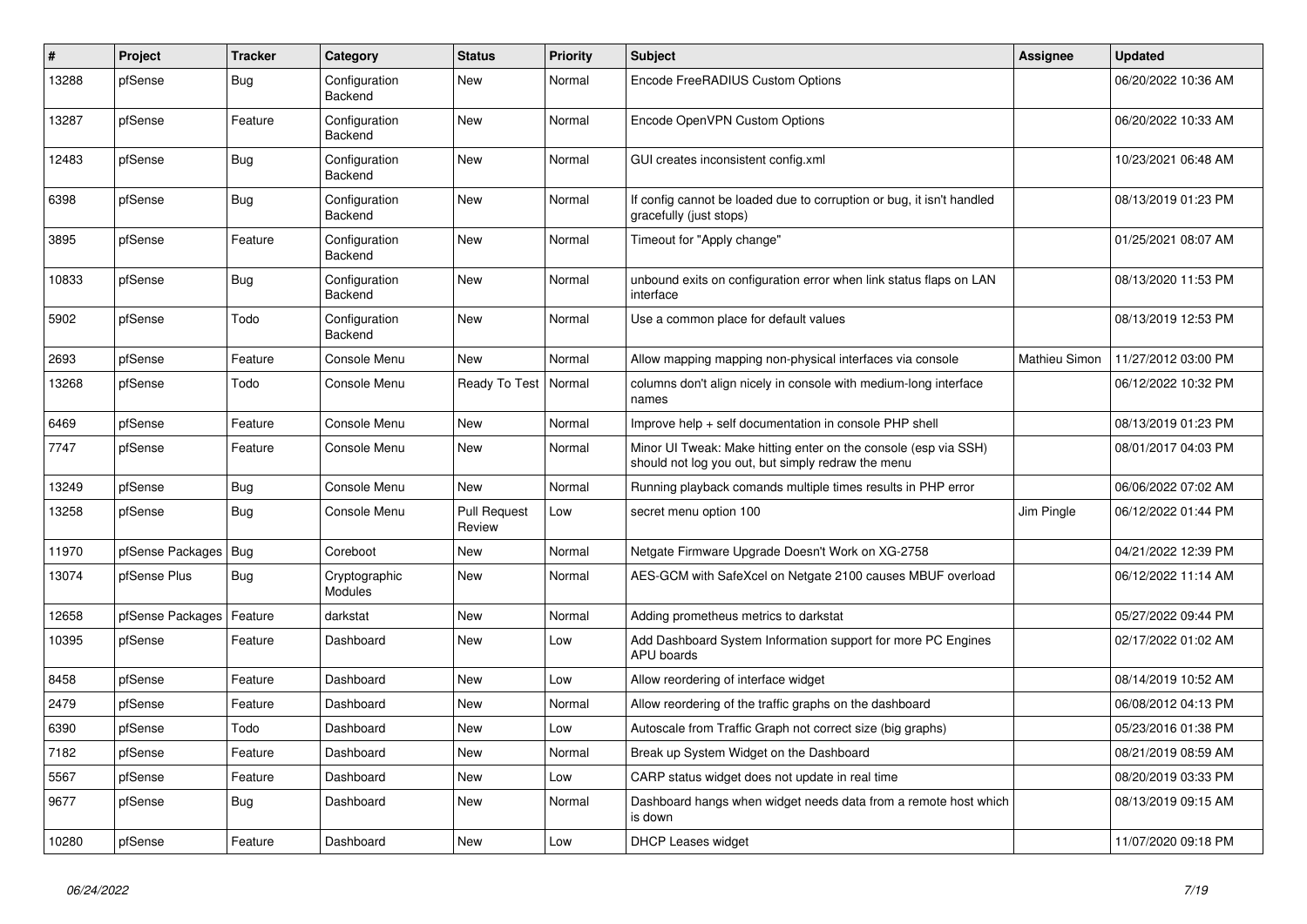| $\vert$ # | <b>Project</b> | <b>Tracker</b> | Category        | <b>Status</b>                 | Priority | <b>Subject</b>                                                                                         | Assignee              | <b>Updated</b>      |
|-----------|----------------|----------------|-----------------|-------------------------------|----------|--------------------------------------------------------------------------------------------------------|-----------------------|---------------------|
| 13165     | pfSense        | Feature        | Dashboard       | <b>Pull Request</b><br>Review | Normal   | Feat: live update for Services dashboard widget                                                        |                       | 05/15/2022 01:48 AM |
| 12673     | pfSense        | Bug            | Dashboard       | <b>Pull Request</b><br>Review | Normal   | Firewall Logs Widget fails to update at intervals below 5 seconds.                                     | <b>Viktor Gurov</b>   | 05/17/2022 02:20 PM |
| 7934      | pfSense        | Feature        | Dashboard       | <b>New</b>                    | Very Low | format support phone# for international use                                                            |                       | 10/12/2017 04:38 PM |
| 7113      | pfSense        | <b>Bug</b>     | Dashboard       | <b>New</b>                    | Normal   | Interface name in Traffic Graphs                                                                       |                       | 12/31/2021 05:40 PM |
| 3411      | pfSense        | <b>Bug</b>     | Dashboard       | New                           | Low      | Interfaces and statistics dashboard widgets very slow with large<br>numbers of interfaces              |                       | 01/24/2014 02:09 AM |
| 7857      | pfSense        | <b>Bug</b>     | Dashboard       | <b>New</b>                    | Very Low | Interfaces Widget U/I fails to wrap IPV6 addresses when the string is<br>too wide for the widget       |                       | 08/13/2019 09:15 AM |
| 7788      | pfSense        | <b>Bug</b>     | Dashboard       | <b>New</b>                    | Low      | Irregular updating of widgets like cpu/uptime on system widget.                                        |                       | 08/21/2019 09:03 AM |
| 13168     | pfSense        | Feature        | Dashboard       | New                           | Low      | Multiple Dashboard views for a single user                                                             |                       | 05/16/2022 07:53 AM |
| 7387      | pfSense        | <b>Bug</b>     | Dashboard       | New                           | Low      | New Traffic Graph in dashboard resets inverted view to normal view                                     | <b>Jared Dillard</b>  | 12/11/2021 08:14 PM |
| 9353      | pfSense        | Bug            | Dashboard       | New                           | Low      | PHPSession errors from limited access to dashboard and widgets                                         |                       | 10/06/2020 09:31 AM |
| 4646      | pfSense        | Feature        | Dashboard       | New                           | Normal   | Recover valuable vertical screen real estate in dashboard                                              |                       | 04/20/2015 07:46 PM |
| 10401     | pfSense        | Feature        | Dashboard       | <b>New</b>                    | Normal   | Request: ability to sort/separate stopped/running Service(s) on<br>Dashboard -> Services Status widget |                       | 03/31/2020 04:48 PM |
| 8157      | pfSense        | Bug            | Dashboard       | <b>New</b>                    | Very Low | Traffic Graph clutter from time to time                                                                |                       | 12/03/2017 06:40 AM |
| 11759     | pfSense        | <b>Bug</b>     | Dashboard       | <b>New</b>                    | Normal   | Traffic graphs on dashboard double upload on pppoe links                                               |                       | 12/30/2021 04:00 AM |
| 7974      | pfSense        | Feature        | Dashboard       | <b>New</b>                    | Normal   | <b>ZFS RAID Monitor Not available</b>                                                                  |                       | 08/20/2019 01:34 PM |
| 13183     | pfSense Plus   | Regression     | Dashboard       | Feedback                      | High     | ZFS module is loaded on systems without ZFS                                                            | Christian<br>McDonald | 05/23/2022 10:11 AM |
| 7244      | pfSense        | Feature        | Developer Tools | <b>New</b>                    | Normal   | Publish pfsense as a Vagrant Basebox                                                                   |                       | 01/29/2019 04:09 AM |
| 1219      | pfSense        | Feature        | Developer Tools | New                           | Low      | Ship DTRACE enabled kernels in the images                                                              |                       | 07/26/2017 03:14 AM |
| 11471     | pfSense Docs   | Todo           | Development     | New                           | Low      | Feedback on Development - Developing Packages                                                          | Jim Pingle            | 02/19/2021 02:52 PM |
| 11071     | pfSense Docs   | New Content    | <b>DHCP</b>     | New                           | Normal   | Feedback on Services - IPv6 Router Advertisements                                                      | Jim Pingle            | 12/08/2020 09:25 AM |
| 8852      | pfSense Docs   | Correction     | <b>DHCP</b>     | New                           | Normal   | [feedback form] Unclear about "Client Identifier" in a static mapping                                  | Jim Pingle            | 09/23/2020 02:30 PM |
| 7405      | pfSense        | Feature        | DHCP (IPv4)     | New                           | Normal   | Ability to add dhcp host reservations from "Diagnostics -> ARP table"                                  |                       | 10/12/2020 08:22 AM |
| 8330      | pfSense        | Feature        | DHCP (IPv4)     | New                           | Normal   | add options for ddns-local-address statements                                                          |                       | 04/27/2021 12:31 PM |
| 4899      | pfSense        | Feature        | DHCP (IPv4)     | <b>New</b>                    | Normal   | Additional BOOTP/DHCP Options should allow a force option                                              |                       | 01/02/2018 02:24 PM |
| 11927     | pfSense        | Feature        | DHCP (IPv4)     | Feedback                      | Normal   | Allow DHCP not to serve a gateway - small fix                                                          |                       | 01/03/2022 04:17 PM |
| 13256     | pfSense        | Feature        | DHCP (IPv4)     | <b>New</b>                    | Normal   | Better handling of duplicate IPs in static DHCP assignments                                            |                       | 06/11/2022 04:51 PM |
| 8614      | pfSense        | Bug            | DHCP (IPv4)     | <b>New</b>                    | Normal   | Cannot remove Additional BOOTP/DHCP Options                                                            |                       | 08/21/2019 09:15 AM |
| 12922     | pfSense        | <b>Bug</b>     | DHCP (IPv4)     | <b>New</b>                    | Normal   | Classless static routes received on DHCP WAN can override chosen<br>default gateway                    |                       | 03/28/2022 10:08 AM |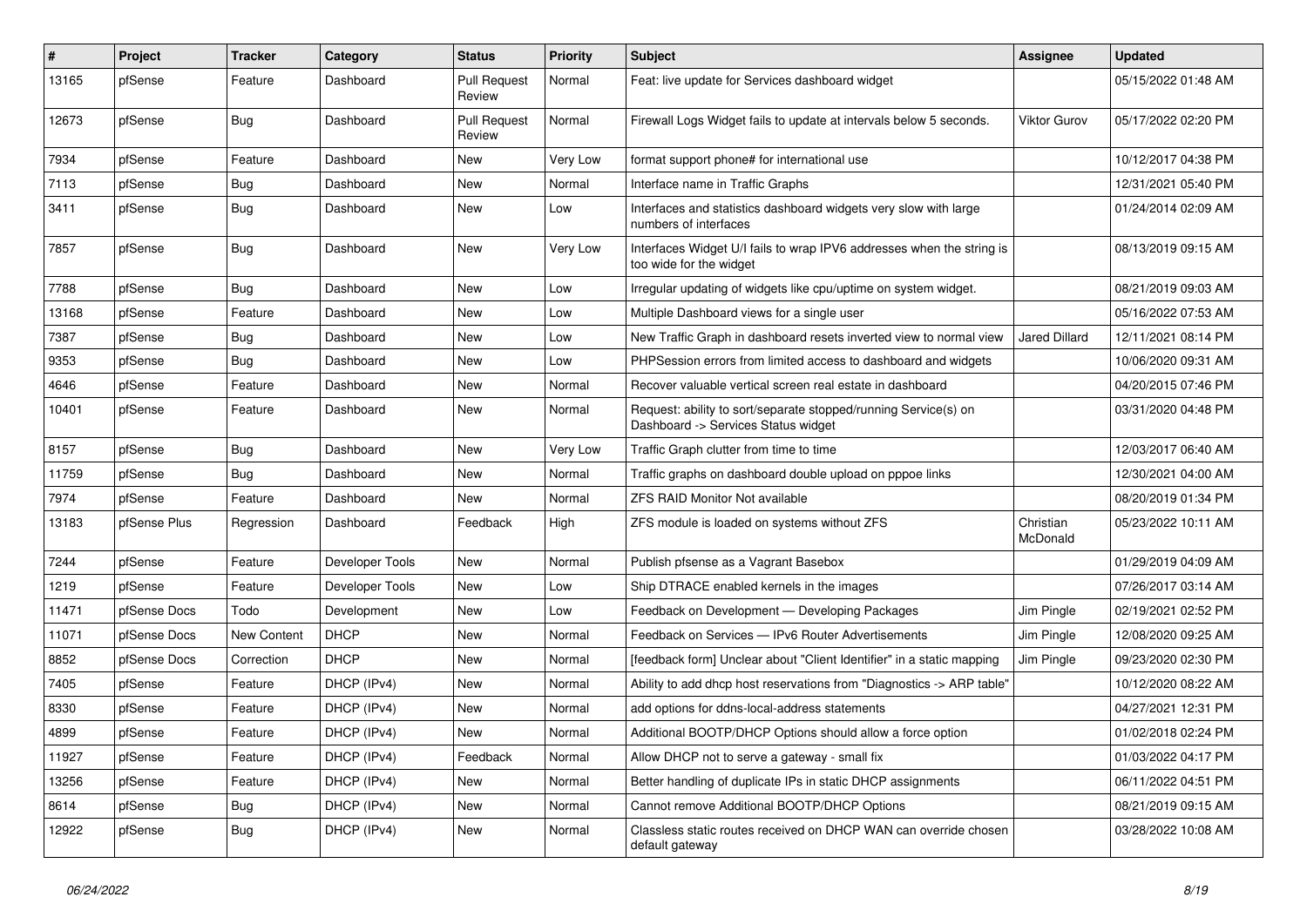| $\vert$ # | Project | <b>Tracker</b> | Category    | <b>Status</b> | <b>Priority</b> | Subject                                                                                                                            | <b>Assignee</b> | <b>Updated</b>      |
|-----------|---------|----------------|-------------|---------------|-----------------|------------------------------------------------------------------------------------------------------------------------------------|-----------------|---------------------|
| 13250     | pfSense | Todo           | DHCP (IPv4) | New           | Very Low        | Clean up DHCP Server option language                                                                                               | Jim Pingle      | 06/06/2022 07:32 AM |
| 6960      | pfSense | Feature        | DHCP (IPv4) | New           | Normal          | Consider replacing ISC DHCP server with KEA DHCP                                                                                   |                 | 09/24/2020 01:59 PM |
| 3534      | pfSense | Feature        | DHCP (IPv4) | New           | Normal          | DDNS using arbitrary zone primary                                                                                                  |                 | 07/08/2014 11:40 AM |
| 13263     | pfSense | <b>Bug</b>     | DHCP (IPv4) | New           | Low             | Deleting a static DHCP entry when the related IP is not in the arp<br>table spams the log                                          |                 | 06/10/2022 11:18 AM |
| 13273     | pfSense | Bug            | DHCP (IPv4) | New           | Normal          | dhclient can use conflicting recorded leases                                                                                       |                 | 06/14/2022 11:07 AM |
| 13217     | pfSense | Bug            | DHCP (IPv4) | New           | Normal          | dhclient using default pid file location which does not exist                                                                      | Viktor Gurov    | 05/26/2022 08:09 AM |
| 6362      | pfSense | Bug            | DHCP (IPv4) | Confirmed     | Normal          | DHCP Client ID not used                                                                                                            |                 | 07/09/2021 06:30 AM |
| 10345     | pfSense | Feature        | DHCP (IPv4) | New           | Normal          | DHCP lease distinction between online and offline                                                                                  |                 | 03/16/2020 07:56 AM |
| 10250     | pfSense | Feature        | DHCP (IPv4) | <b>New</b>    | Very Low        | DHCP lease view by interface                                                                                                       |                 | 02/11/2020 07:47 AM |
| 12067     | pfSense | Bug            | DHCP (IPv4) | New           | Very Low        | <b>DHCP Monitoring Statistics Error</b>                                                                                            |                 | 06/21/2021 08:39 AM |
| 8879      | pfSense | Feature        | DHCP (IPv4) | New           | Very Low        | DHCP options ADD force options                                                                                                     |                 | 09/07/2018 09:14 AM |
| 11004     | pfSense | Feature        | DHCP (IPv4) | New           | Low             | DHCP reservations with no IP address show entries in DHCP leases                                                                   |                 | 10/26/2020 07:22 AM |
| 3404      | pfSense | Bug            | DHCP (IPv4) | New           | Normal          | DHCP Server Fails to Start on Interfaces that are Slow to Come<br>Online During Boot                                               |                 | 02/11/2014 05:09 PM |
| 4061      | pfSense | Bug            | DHCP (IPv4) | Confirmed     | Normal          | dhcpd doesn't send client-hostname to peer, breaking DHCP lease<br>registrations w/HA                                              |                 | 02/24/2017 08:58 PM |
| 2983      | pfSense | Feature        | DHCP (IPv4) | <b>New</b>    | Normal          | DHCPD: Add vendor-class-identifier and MAC-OIDs                                                                                    |                 | 05/29/2020 09:24 PM |
| 12959     | pfSense | <b>Bug</b>     | DHCP (IPv4) | Feedback      | Normal          | dhcplease process wrongly update host file if client-hostname is<br>empty                                                          |                 | 03/28/2022 10:26 AM |
| 9343      | pfSense | Bug            | DHCP (IPv4) | New           | Normal          | diag_arp.php times out with large DHCPD leases table                                                                               |                 | 08/14/2019 01:19 PM |
| 7441      | pfSense | Feature        | DHCP (IPv4) | New           | Low             | Display start/end times for Static Mapping leases on DHCP<br>Leases/DHCPv6 Leases                                                  |                 | 08/21/2019 10:48 AM |
| 2774      | pfSense | Feature        | DHCP (IPv4) | New           | Normal          | Extend DHCP Pools code to allow using different subnets                                                                            |                 | 08/19/2019 10:27 AM |
| 2323      | pfSense | Feature        | DHCP (IPv4) | New           | Low             | GUI doesn't allow to configure DHCP server to serve IP addresses<br>belonging to subnets wich are not associated with an interface |                 | 08/19/2019 10:27 AM |
| 8179      | pfSense | Bug            | DHCP (IPv4) | Feedback      | Normal          | Incorrect reverse DNS zone in DHCP server config for<br>non-octet-aligned subnet mask                                              | Renato Botelho  | 02/09/2022 11:17 PM |
| 6615      | pfSense | Feature        | DHCP (IPv4) | New           | Normal          | new DHCP server option                                                                                                             |                 | 08/13/2019 01:39 PM |
| 9130      | pfSense | Feature        | DHCP (IPv4) | New           | Normal          | Request ID [#INC-16195]: DHCP - PXE Boot                                                                                           |                 | 09/10/2020 01:39 PM |
| 6544      | pfSense | Feature        | DHCP (IPv4) | New           | Very Low        | RFC 3046 DHCP Option 82 support (and RFC 3315/4649/4580 for<br>IPv6                                                                |                 | 07/13/2020 02:14 AM |
| 10802     | pfSense | Feature        | DHCP (IPv4) | New           | Very Low        | Seperator for DHCP Static Mapped leases                                                                                            |                 | 07/31/2020 10:30 AM |
| 5080      | pfSense | Feature        | DHCP (IPv4) | New           | Normal          | Settings tab under Services>DHCP Server                                                                                            |                 | 08/13/2019 12:53 PM |
| 7172      | pfSense | <b>Bug</b>     | DHCP (IPv4) | New           | Normal          | Sorting by hostname in Services > DHCP Server > LAN should be<br>"natural" (alphanumeric friendly)                                 |                 | 08/20/2019 03:47 PM |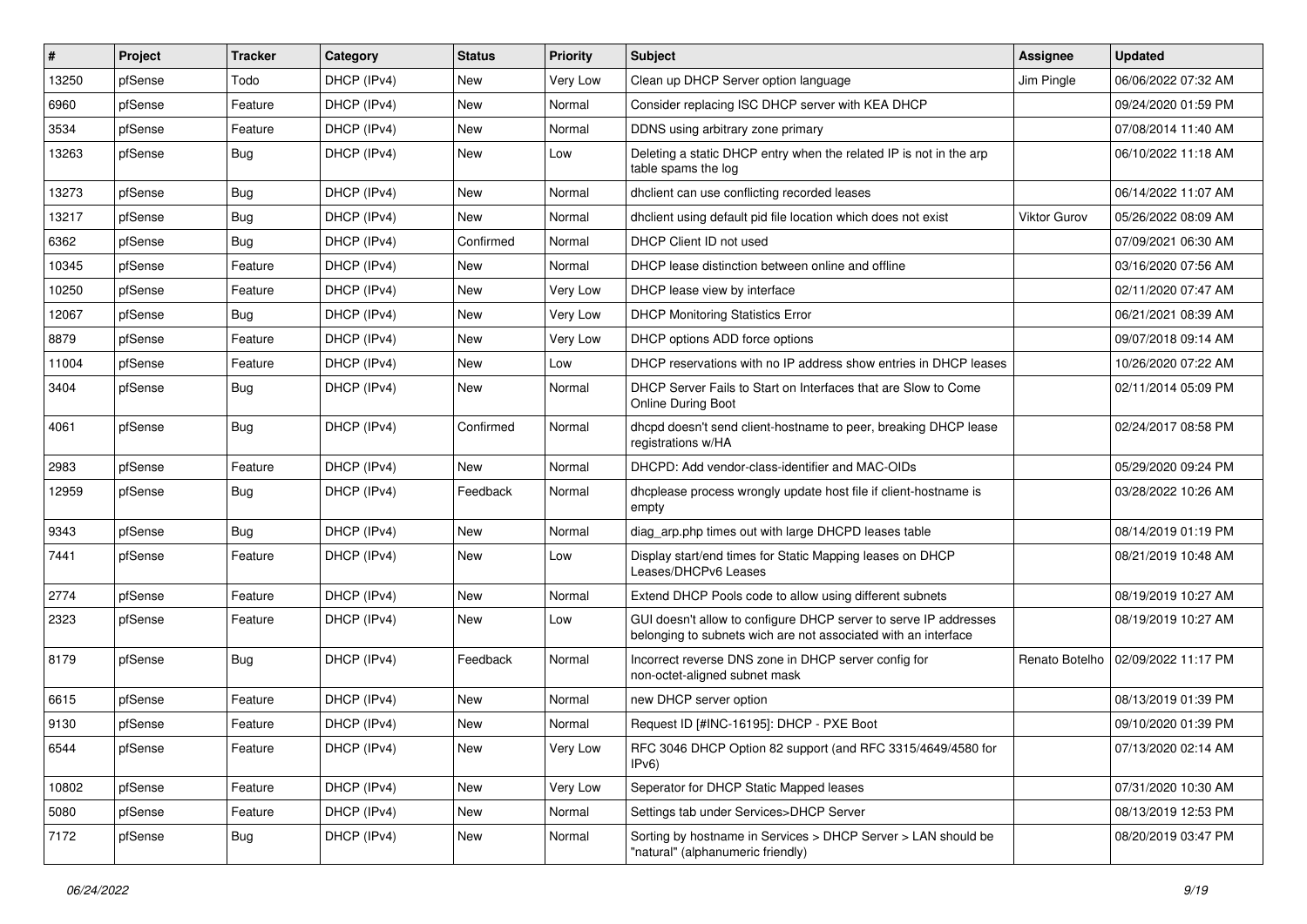| $\sharp$ | Project | <b>Tracker</b> | Category          | <b>Status</b> | <b>Priority</b> | <b>Subject</b>                                                                                   | Assignee             | <b>Updated</b>      |
|----------|---------|----------------|-------------------|---------------|-----------------|--------------------------------------------------------------------------------------------------|----------------------|---------------------|
| 4451     | pfSense | Bug            | DHCP (IPv4)       | New           | Low             | Status DHCP Leases shows double entries for static entries without<br>IP address                 | <b>Phillip Davis</b> | 05/21/2022 04:55 PM |
| 9732     | pfSense | Feature        | DHCP (IPv4)       | New           | Normal          | System UTC time offset in DHCP Option 2                                                          |                      | 09/06/2019 08:39 PM |
| 12070    | pfSense | Bug            | DHCP (IPv4)       | New           | Low             | <b>VLANO for WAN DHCP</b>                                                                        |                      | 12/23/2021 04:31 PM |
| 3771     | pfSense | Bug            | DHCP (IPv4)       | New           | Normal          | Webinterface and dhcpdcrashes with 500+ static leases                                            |                      | 08/21/2019 09:26 AM |
| 3185     | pfSense | Feature        | DHCP (IPv6)       | New           | Normal          | Accommodate a DHCPv6 failover-like mechanism                                                     |                      | 11/24/2017 10:44 AM |
| 13296    | pfSense | Feature        | DHCP (IPv6)       | New           | Normal          | Add support for DHCP6 OPTION_PD_EXCLUDE (RFC 6603)                                               |                      | 06/22/2022 09:31 PM |
| 12581    | pfSense | Regression     | DHCP (IPv6)       | New           | Normal          | CARP IPv6 assigned address does not get advertised to endpoints<br>with RADV                     |                      | 12/16/2021 02:34 PM |
| 10822    | pfSense | Bug            | DHCP (IPv6)       | New           | Normal          | Deprecated IPv6 prefix won't be announced as deprecated to clients                               |                      | 08/10/2020 09:23 AM |
| 12947    | pfSense | Bug            | DHCP (IPv6)       | New           | Normal          | DHCP6 client does not take any action if the interface IPv6 address<br>changes during renewal    |                      | 06/19/2022 09:34 PM |
| 6691     | pfSense | Bug            | DHCP (IPv6)       | <b>New</b>    | Normal          | dhcp6c quits after only two tries if no response was received                                    |                      | 12/07/2020 04:25 PM |
| 13237    | pfSense | <b>Bug</b>     | DHCP (IPv6)       | New           | Normal          | dhcp6c script cannot be executed safely                                                          |                      | 06/01/2022 11:20 AM |
| 6051     | pfSense | <b>Bug</b>     | DHCP (IPv6)       | <b>New</b>    | Normal          | DHCPv6 Client Failure for additional WAN Address causes<br>2-seconds-service-restart-loop        |                      | 12/03/2020 01:08 AM |
| 5950     | pfSense | Feature        | DHCP (IPv6)       | New           | Normal          | DHCPv6 Server support for PD of PD-obtained networks                                             |                      | 03/04/2016 03:04 AM |
| 7821     | pfSense | Bug            | DHCP (IPv6)       | <b>New</b>    | Normal          | GIF does not support broadcast                                                                   |                      | 08/29/2017 10:50 AM |
| 13248    | pfSense | Regression     | DHCP (IPv6)       | New           | Normal          | IPv6 Router Advertisements runs when config.xml does not contain<br>an entry for the interface   |                      | 06/05/2022 07:44 PM |
| 9136     | pfSense | <b>Bug</b>     | DHCP (IPv6)       | New           | High            | IPv6 Tracking Interfaces Lose IPv6 Address in Certain Cases                                      |                      | 04/21/2022 12:39 PM |
| 12823    | pfSense | Bug            | DHCP (IPv6)       | <b>New</b>    | Normal          | Multiple DHCP6 WAN connections PPPoE interface 'defached'<br>status                              |                      | 02/18/2022 05:39 AM |
| 7138     | pfSense | Bug            | DHCP (IPv6)       | Assigned      | Normal          | Pfsense wide dhcpv6 client doesn't recognise if id statement                                     |                      | 04/21/2022 12:39 PM |
| 6873     | pfSense | <b>Bug</b>     | DHCP (IPv6)       | New           | Low             | radvd - Too many addresses in RDNSS section when previously<br>using DHCPv6                      | Dominic<br>McKeown   | 06/06/2018 10:45 AM |
| 10714    | pfSense | <b>Bug</b>     | DHCP (IPv6)       | New           | Normal          | radvd only gives out the prefix of the "first" IPv6 address of an<br>interface                   |                      | 10/06/2020 01:03 PM |
| 6283     | pfSense | Feature        | DHCP (IPv6)       | <b>New</b>    | Normal          | Register DHCPv6 leases with DNS resolver                                                         |                      | 08/21/2019 10:48 AM |
| 9575     | pfSense | Feature        | DHCP (IPv6)       | New           | Very Low        | RFC 7078 - Distributing Address Selection Policy Using DHCPv6                                    |                      | 08/14/2019 02:39 PM |
| 9536     | pfSense | Feature        | DHCP (IPv6)       | New           | Normal          | Support dynamic prefix in DHCPv6 Server                                                          |                      | 05/25/2022 04:27 AM |
| 7734     | pfSense | Bug            | DHCP (IPv6)       | <b>New</b>    | Normal          | Using opton ia pd0 does not renew prefix and prefix get dropped                                  |                      | 07/31/2017 03:46 AM |
| 13253    | pfSense | Bug            | DHCP (IPv6)       | New           | Normal          | 'dhcp6c'' is not restarted when applying settings when multiple<br>WANs are configured for DHCP6 |                      | 06/06/2022 02:58 PM |
| 4680     | pfSense | <b>Bug</b>     | <b>DHCP Relay</b> | <b>New</b>    | Normal          | DHCP relay does not work with DHCP server on other end of<br>OpenVPN tunnel                      |                      | 05/05/2015 06:55 PM |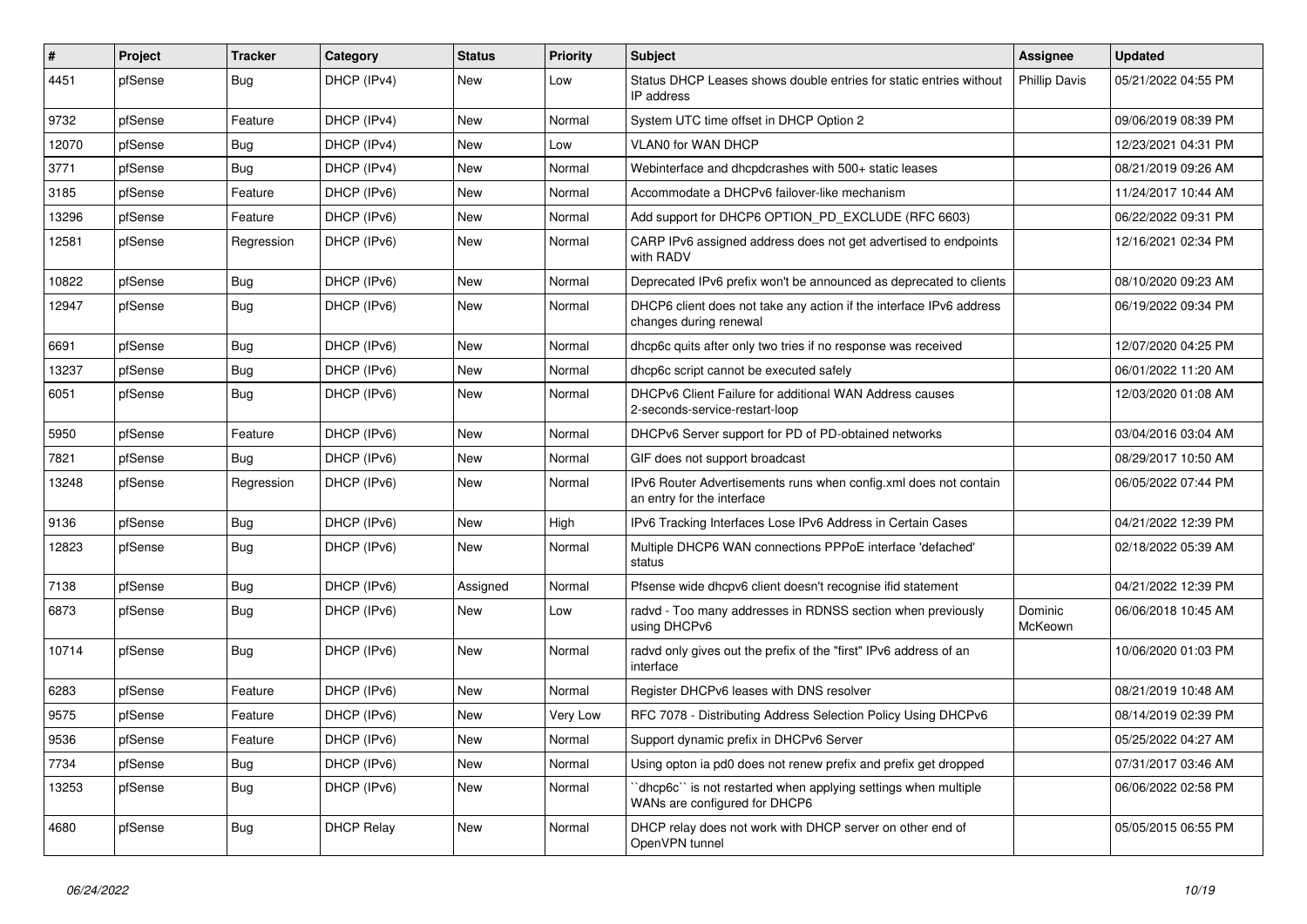| #     | Project      | <b>Tracker</b>     | Category             | <b>Status</b>                 | Priority        | <b>Subject</b>                                                                                                      | Assignee   | <b>Updated</b>      |
|-------|--------------|--------------------|----------------------|-------------------------------|-----------------|---------------------------------------------------------------------------------------------------------------------|------------|---------------------|
| 12508 | pfSense      | <b>Bug</b>         | <b>DHCP Relay</b>    | <b>New</b>                    | Normal          | DHCP Relay over VPN                                                                                                 |            | 11/06/2021 11:25 AM |
| 11149 | pfSense      | Bug                | <b>DHCP Relay</b>    | New                           | Normal          | DHCP relay won't start with DHCP server behind gateway                                                              |            | 03/22/2021 05:13 AM |
| 10715 | pfSense      | Bug                | <b>DHCP Relay</b>    | New                           | Normal          | DHCPv6 relay always uses the "first" IPv6 address of an interface                                                   |            | 06/29/2020 05:01 AM |
| 12120 | pfSense      | Feature            | <b>DHCP Relay</b>    | New                           | Normal          | Permit several sets of destination DHCP servers in DHCP relay                                                       |            | 07/11/2021 05:41 PM |
| 9680  | pfSense      | Feature            | <b>DHCP Relay</b>    | New                           | Normal          | Seperate DHCP Server and relay per interface                                                                        |            | 02/27/2020 10:47 AM |
| 10904 | pfSense      | Feature            | <b>DHCP Relay</b>    | <b>Pull Request</b><br>Review | Normal          | Support vti interfaces in dhcrelay                                                                                  | Luiz Souza | 10/12/2020 07:35 AM |
| 7459  | pfSense      | Feature            | Diagnostics          | New                           | Low             | 'Refresh" button for Diagnostics/Tables display                                                                     |            | 08/21/2019 09:27 AM |
| 6804  | pfSense      | Feature            | Diagnostics          | <b>New</b>                    | Very Low        | Add row counter into Diagnostics -> Edit File                                                                       |            | 08/20/2019 03:44 PM |
| 12757 | pfSense      | <b>Bug</b>         | Diagnostics          | <b>Pull Request</b><br>Review | <b>Very Low</b> | Clean up /etc/inc/filter.inc use of pfctl -F                                                                        |            | 05/17/2022 02:18 PM |
| 7590  | pfSense      | Bug                | Diagnostics          | <b>New</b>                    | Normal          | diag edit do not save when nothing to sae (in directory browse view)                                                |            | 05/20/2017 05:04 PM |
| 7589  | pfSense      | Bug                | Diagnostics          | New                           | Normal          | diag edit.php old print info box                                                                                    |            | 05/20/2017 05:02 PM |
| 9718  | pfSense      | Feature            | Diagnostics          | <b>New</b>                    | Low             | Make diag states summary table sortable                                                                             |            | 10/06/2020 09:12 AM |
| 7848  | pfSense      | <b>Bug</b>         | Diagnostics          | <b>New</b>                    | Low             | NDP Table Sort by Expiration Error                                                                                  |            | 08/26/2019 02:56 PM |
| 5556  | pfSense      | Feature            | Diagnostics          | New                           | Normal          | No error when downloading non-existing file on Diagnostics/Execute                                                  |            | 08/20/2019 03:43 PM |
| 4456  | pfSense      | Feature            | Diagnostics          | <b>New</b>                    | Normal          | Packet capture additional filtering options                                                                         |            | 08/20/2019 03:30 PM |
| 4914  | pfSense      | Feature            | Diagnostics          | New                           | Low             | <b>Packet Capture Settings</b>                                                                                      |            | 08/20/2019 08:51 AM |
| 12343 | pfSense      | Feature            | Diagnostics          | New                           | Low             | Real time traffic monitoring                                                                                        |            | 09/06/2021 01:26 PM |
| 11856 | pfSense      | Feature            | Diagnostics          | <b>New</b>                    | Normal          | Replace/add Alias or DNS names for known LAN addresses in the<br>State table                                        |            | 04/27/2021 08:01 AM |
| 3796  | pfSense      | Bug                | Diagnostics          | Confirmed                     | Normal          | States summary fails and is very slow with large state tables                                                       |            | 12/11/2021 08:03 PM |
| 7442  | pfSense      | Feature            | Diagnostics          | <b>New</b>                    | Low             | Suggestions for Diagnostics / ARP Table and Diagnostics / NDP<br>Table                                              |            | 08/21/2019 09:27 AM |
| 1656  | pfSense      | Feature            | Diagnostics          | <b>New</b>                    | Normal          | Teach pfctl to kill states by port number                                                                           |            | 08/21/2019 09:55 AM |
| 12791 | pfSense Docs | <b>New Content</b> | Diagnostics          | <b>New</b>                    | Normal          | Diagnostic Information for Support (pfSense)                                                                        |            | 02/13/2022 08:49 PM |
| 12883 | pfSense Docs | Todo               | <b>DNS</b>           | <b>New</b>                    | Normal          | Feedback on Services - DNS Resolver - Host Overrides                                                                |            | 02/28/2022 07:54 PM |
| 12139 | pfSense      | Feature            | <b>DNS Forwarder</b> | New                           | Normal          | Add support in for specifying a DNSMASQ configuration file                                                          |            | 07/16/2021 09:45 PM |
| 7329  | pfSense      | Bug                | <b>DNS Forwarder</b> | New                           | Low             | <b>DHCP Not Updating DNS</b>                                                                                        |            | 01/21/2022 09:16 PM |
| 2410  | pfSense      | Feature            | <b>DNS Forwarder</b> | New                           | Normal          | Support name based aliasing via CNAMEs or some other<br>mechanism.                                                  |            | 12/11/2012 09:56 PM |
| 12612 | pfSense      | <b>Bug</b>         | <b>DNS Resolver</b>  | <b>New</b>                    | Normal          | DNS Resolver is restarted during every "rc.newwanip" event                                                          |            | 06/03/2022 07:13 AM |
| 8236  | pfSense      | Feature            | <b>DNS Resolver</b>  | <b>New</b>                    | Normal          | Ability to configure "forward-first" and "forward-host" options for more<br>robust domain overrides in DNS Resolver |            | 12/26/2017 01:26 AM |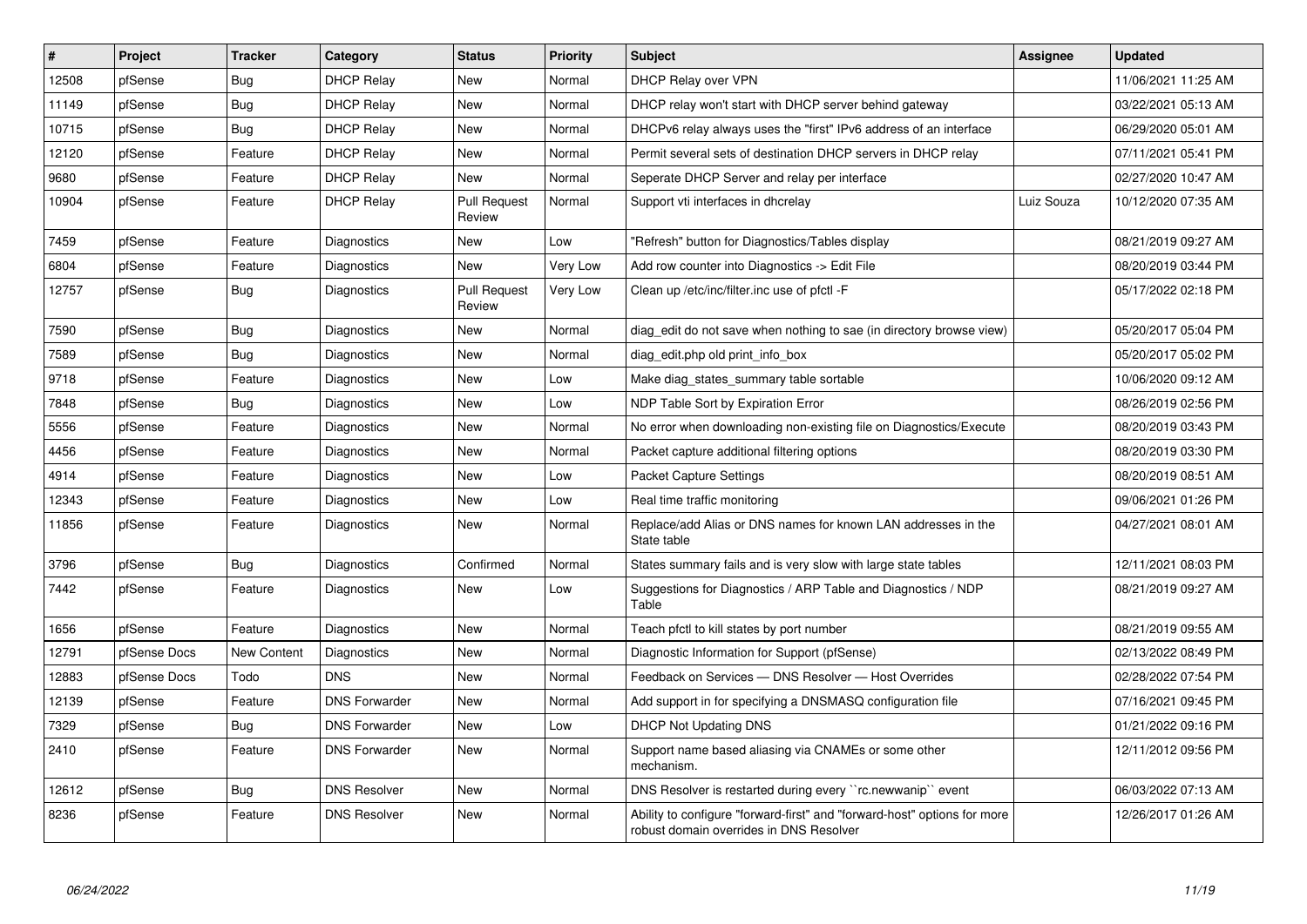| #     | Project | <b>Tracker</b> | Category            | <b>Status</b> | <b>Priority</b> | <b>Subject</b>                                                                                                                | <b>Assignee</b> | <b>Updated</b>      |
|-------|---------|----------------|---------------------|---------------|-----------------|-------------------------------------------------------------------------------------------------------------------------------|-----------------|---------------------|
| 7495  | pfSense | Feature        | <b>DNS Resolver</b> | New           | Low             | Ability to set TTL for local for Unbound host overrides and dhcp<br>leases                                                    |                 | 03/06/2018 09:46 AM |
| 12551 | pfSense | Feature        | <b>DNS Resolver</b> | New           | Low             | Add ability to set DNS resolver search domain list                                                                            |                 | 12/01/2021 11:18 AM |
| 7852  | pfSense | Feature        | <b>DNS Resolver</b> | New           | Normal          | Add views support to Unbound GUI                                                                                              |                 | 09/11/2017 12:26 PM |
| 9654  | pfSense | Bug            | <b>DNS Resolver</b> | New           | Normal          | After reboot, the DNS resolver must be restarted before it will<br>advertise the ipv6 DNS address of the router.              |                 | 11/20/2020 03:12 AM |
| 13254 | pfSense | Bug            | <b>DNS Resolver</b> | New           | Normal          | DNS resolver does not update "unbound.conf" file during link down<br>events                                                   |                 | 06/08/2022 07:55 AM |
| 1819  | pfSense | <b>Bug</b>     | <b>DNS Resolver</b> | New           | Normal          | DNS Resolver Not Registering DHCP Server Specified Domain<br>Name                                                             | Luiz Souza      | 04/28/2022 01:53 PM |
| 6103  | pfSense | Feature        | <b>DNS Resolver</b> | New           | Normal          | DNS Resolver Outgoing Interfaces should be able to use Gateway<br>Groups                                                      |                 | 10/21/2019 08:02 AM |
| 11921 | pfSense | Feature        | <b>DNS Resolver</b> | New           | Very Low        | Feature Request: Compile unbound with EDNS Client Subnet (ECS)<br>module (--enable-subnet)                                    |                 | 05/14/2021 07:29 AM |
| 5413  | pfSense | Bug            | <b>DNS Resolver</b> | Confirmed     | High            | Incorrect Handling of Unbound Resolver [service restarts, cache<br>loss, DNS service interruption]                            |                 | 06/19/2022 11:11 PM |
| 4798  | pfSense | Feature        | <b>DNS Resolver</b> | New           | Normal          | Make host and domain overrides available to both DNS Resolver<br>and DNS Forwarder                                            |                 | 06/29/2015 02:14 AM |
| 6430  | pfSense | <b>Bug</b>     | <b>DNS Resolver</b> | Confirmed     | Low             | pfsense should sanity-check hostnames when copying from<br>dhcpd.leases to /etc/hosts                                         |                 | 08/13/2019 01:23 PM |
| 10143 | pfSense | <b>Bug</b>     | <b>DNS Resolver</b> | New           | Normal          | System hostname DNS entry is assigned to the wrong IP on<br>multi-wan setups                                                  |                 | 12/31/2019 02:33 PM |
| 7152  | pfSense | <b>Bug</b>     | <b>DNS Resolver</b> | <b>New</b>    | Normal          | Unbound / DNS Resolver issue if "Register DHCP static mappings in<br>the DNS Resolver" set before wildcard DNS custom options |                 | 12/18/2021 04:59 PM |
| 10624 | pfSense | <b>Bug</b>     | <b>DNS Resolver</b> | New           | Normal          | Unbound configuration memory leak with python module $+$ register<br>DHCP leases active                                       |                 | 02/26/2021 10:27 AM |
| 10342 | pfSense | Bug            | <b>DNS Resolver</b> | New           | Normal          | Unbound domain overrides stop resolving periodically. They only<br>resume after the service has been restarted.               |                 | 03/13/2020 10:35 AM |
| 7096  | pfSense | Bug            | <b>DNS Resolver</b> | Feedback      | Normal          | Unbound fails to start on boot if specific network devices are<br>configured in the "Network Interfaces"                      |                 | 11/22/2021 08:59 AM |
| 9037  | pfSense | <b>Bug</b>     | <b>DNS Resolver</b> | New           | Normal          | Unbound not logging to syslog after reboot                                                                                    |                 | 10/12/2018 05:09 AM |
| 9436  | pfSense | Feature        | <b>DNS Resolver</b> | New           | Normal          | Unbound: enable dnstap support                                                                                                |                 | 03/27/2019 07:54 PM |
| 10962 | pfSense | Feature        | Dynamic DNS         | New           | Normal          | Add Cpanel support for Dynamic DNS Clients                                                                                    |                 | 12/28/2020 01:56 PM |
| 9063  | pfSense | Feature        | Dynamic DNS         | New           | Normal          | Allow dynamic DNS client entry to specify which Check IP service to<br>use                                                    |                 | 10/24/2018 11:53 AM |
| 10000 | pfSense | Bug            | Dynamic DNS         | New           | Normal          | Azure Dynamic DNS A and AAAA Records for Apex Zone                                                                            |                 | 03/31/2020 09:03 AM |
| 12877 | pfSense | Bug            | Dynamic DNS         | Feedback      | Normal          | Cloudflare DynDNS fails to update more than two addresses                                                                     |                 | 05/29/2022 06:56 PM |
| 8406  | pfSense | <b>Bug</b>     | Dynamic DNS         | New           | Normal          | DDNS IPV6 Cloudflare Client does not detect PPOE address                                                                      |                 | 03/31/2018 11:56 AM |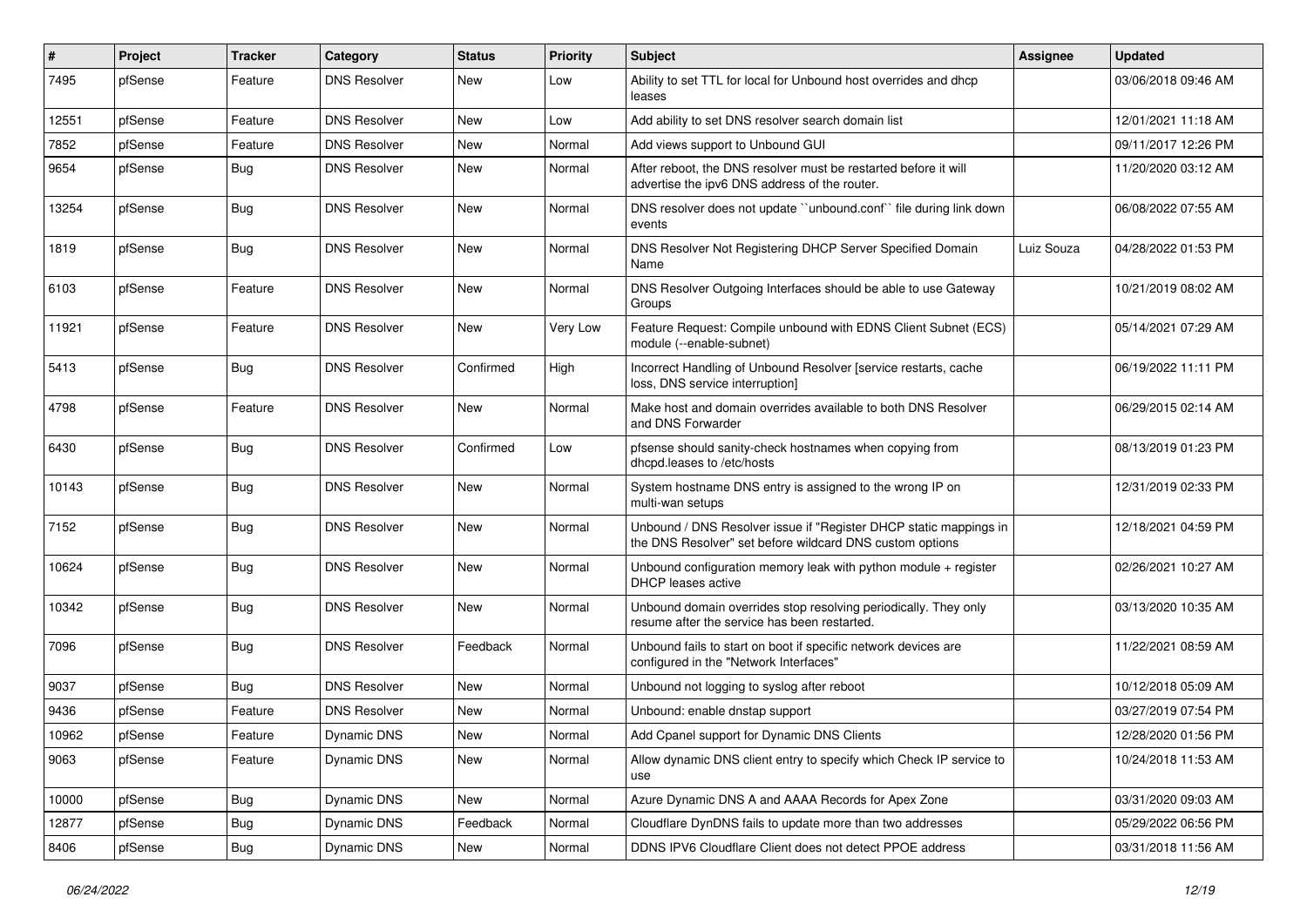| $\vert$ # | Project                | <b>Tracker</b> | Category              | <b>Status</b>                 | <b>Priority</b> | <b>Subject</b>                                                                                          | <b>Assignee</b>                | <b>Updated</b>      |
|-----------|------------------------|----------------|-----------------------|-------------------------------|-----------------|---------------------------------------------------------------------------------------------------------|--------------------------------|---------------------|
| 11177     | pfSense                | <b>Bug</b>     | <b>Dynamic DNS</b>    | <b>New</b>                    | Normal          | DDNSv6 not using Check IP Services                                                                      |                                | 12/21/2020 05:02 AM |
| 12602     | pfSense                | Feature        | Dynamic DNS           | New                           | Normal          | DHCPv6 should allow DDNS Client updates for hosts                                                       |                                | 12/15/2021 11:00 AM |
| 11147     | pfSense                | <b>Bug</b>     | Dynamic DNS           | <b>New</b>                    | Normal          | Domeneshop DynDNS IPv4 and IPv6                                                                         |                                | 12/09/2020 11:47 PM |
| 8432      | pfSense                | Bug            | Dynamic DNS           | <b>New</b>                    | Normal          | Dynamic DNS Client gives an error that it can't find IPv6 address<br>when WAN interface is a LAGG       |                                | 09/17/2020 05:23 AM |
| 11084     | pfSense                | Feature        | Dynamic DNS           | <b>New</b>                    | Normal          | Dynamic DNS include option to specify virtual IP addresses                                              |                                | 11/19/2020 01:26 PM |
| 7418      | pfSense                | Feature        | Dynamic DNS           | <b>New</b>                    | Normal          | Dynamic dns should be sorted interface name                                                             |                                | 08/21/2019 08:58 AM |
| 7292      | pfSense                | Feature        | <b>Dynamic DNS</b>    | <b>New</b>                    | Normal          | DynamicDNS configuration does not sync to HA secondary                                                  |                                | 02/21/2017 04:56 PM |
| 9664      | pfSense                | Bug            | <b>Dynamic DNS</b>    | <b>New</b>                    | Normal          | DynDNS and Dual-wan problem with CloudFlare (works with No-Ip)                                          |                                | 08/03/2019 10:00 AM |
| 9805      | pfSense                | Bug            | Dynamic DNS           | <b>New</b>                    | Normal          | dynDNS cloudflare multiple entries                                                                      |                                | 10/02/2019 04:51 PM |
| 12495     | pfSense                | Feature        | Dynamic DNS           | <b>Pull Request</b><br>Review | Normal          | DynDNS: add deSEC IPv4&v6 simultaneos update                                                            | <b>Lukas Wiest</b>             | 11/01/2021 08:53 AM |
| 12494     | pfSense                | Feature        | Dynamic DNS           | <b>Pull Request</b><br>Review | Normal          | DynDNS: make simultaneous update of IP and LegacyIP possible                                            | <b>Lukas Wiest</b>             | 11/01/2021 08:52 AM |
| 13298     | pfSense                | Bug            | Dynamic DNS           | <b>Pull Request</b><br>Review | Normal          | Dynv6 does not check response code when updating                                                        | <b>Tiago Beling</b><br>d'Avila | 06/24/2022 07:47 AM |
| 12848     | pfSense                | Feature        | Dynamic DNS           | New                           | Normal          | Evaluation of the DynDNS "Result Match" string                                                          |                                | 02/22/2022 02:01 AM |
| 7718      | pfSense                | Feature        | Dynamic DNS           | New                           | Very Low        | Hostname for Custom DynDNS Updater.                                                                     |                                | 07/24/2017 10:05 AM |
| 8500      | pfSense                | Bug            | Dynamic DNS           | New                           | Low             | Incorrect categorization of status/info messages from phpDynDNS                                         |                                | 08/16/2019 12:50 PM |
| 9504      | pfSense                | <b>Bug</b>     | Dynamic DNS           | New                           | Normal          | Multiple Dynamic DNS update notifications for the same interface,<br>not differentiated by the hostname |                                | 05/07/2019 07:46 AM |
| 13167     | pfSense                | Bug            | Dynamic DNS           | <b>New</b>                    | Normal          | phpDynDNS: DigitalOcean ddns update fails (bad request, invalid<br>character '-' in request id)         |                                | 06/16/2022 09:30 PM |
| 12063     | pfSense Docs           | Todo           | Dynamic DNS           | <b>New</b>                    | Normal          | Feedback on Services — Dynamic DNS — Configuring RFC 2136<br>Dynamic DNS updates                        |                                | 06/18/2021 06:24 PM |
| 11178     | pfSense Packages       | Feature        | Filer                 | New                           | Normal          | Filer do not ask what to do with previous filename                                                      |                                | 12/31/2020 02:45 AM |
| 10426     | pfSense Packages       | Bug            | Filer                 | Feedback                      | Normal          | Filer must validate that File name is unig                                                              |                                | 04/20/2022 11:02 AM |
| 11180     | pfSense Packages   Bug |                | Filer                 | Feedback                      | Normal          | Filer run action for files on sync that wan't been modified                                             | <b>Viktor Gurov</b>            | 01/08/2021 07:27 AM |
| 11235     | pfSense Packages   Bug |                | Filer                 | New                           | Normal          | Filer run script when "state" unchanged                                                                 |                                | 01/08/2021 07:24 AM |
| 13067     | pfSense                | <b>Bug</b>     | <b>FilterDNS</b>      | <b>New</b>                    | Normal          | filterdns resolve interval is twice the intended value                                                  |                                | 04/17/2022 07:45 PM |
| 13020     | pfSense Docs           | Todo           | Firewall Rules        | <b>New</b>                    | Normal          | easyrule command documentation should document permissible<br>wildcards                                 | Jim Pingle                     | 04/04/2022 08:01 AM |
| 12268     | pfSense Docs           | Todo           | <b>Firewall Rules</b> | <b>New</b>                    | Normal          | Feedback on Firewall - Aliases                                                                          |                                | 08/17/2021 12:55 AM |
| 12770     | pfSense Docs           | Todo           | <b>Firewall Rules</b> | New                           | Normal          | Feedback on Firewall — Configuring firewall rules                                                       |                                | 02/07/2022 07:43 PM |
| 9685      | pfSense Docs           | Correction     | <b>Firewall Rules</b> | New                           | Normal          | Feedback on Firewall - Floating Rules                                                                   | Jim Pingle                     | 09/23/2020 02:57 PM |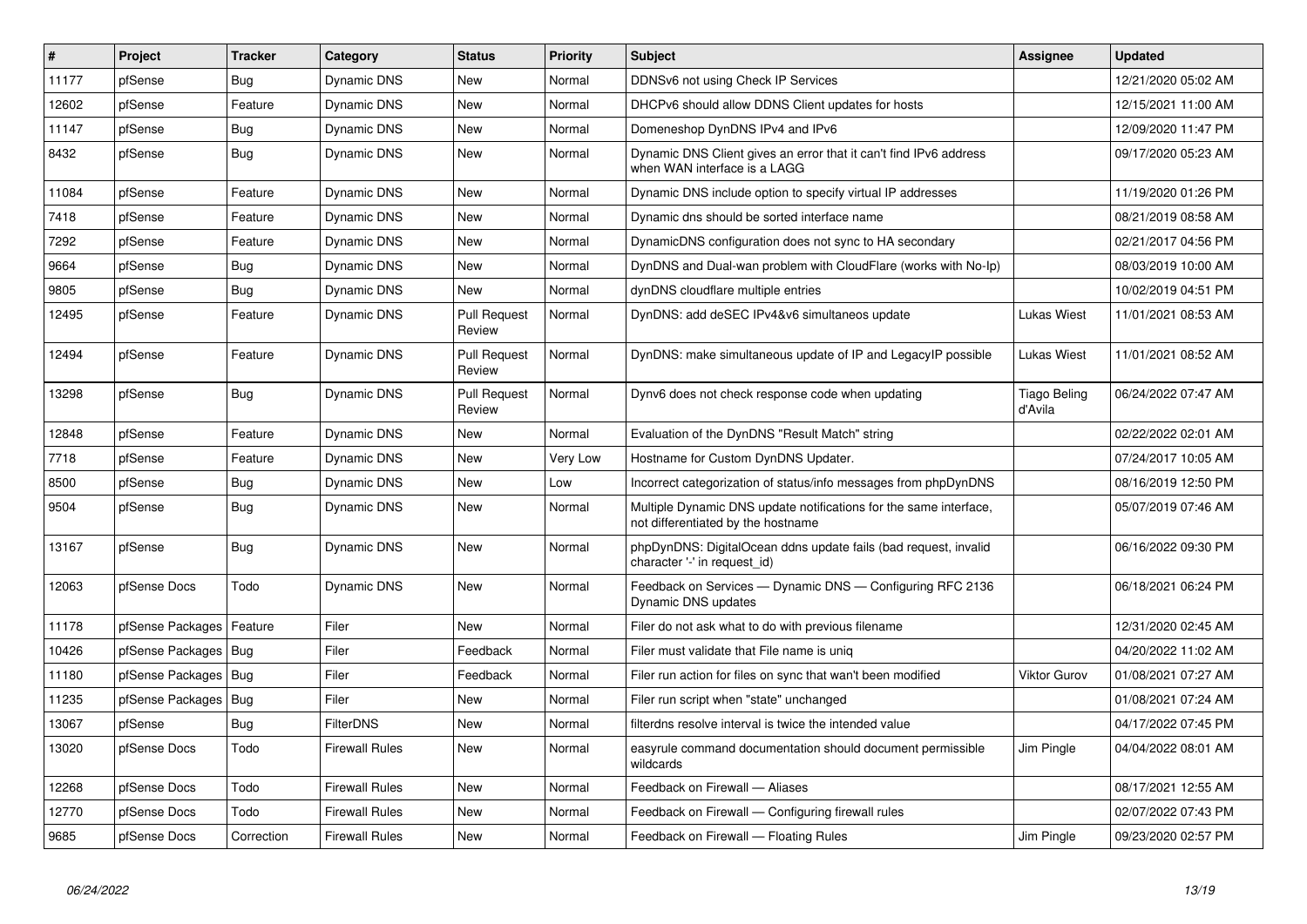| $\vert$ # | Project                    | <b>Tracker</b> | Category   | <b>Status</b> | <b>Priority</b> | <b>Subject</b>                                                             | Assignee            | <b>Updated</b>      |
|-----------|----------------------------|----------------|------------|---------------|-----------------|----------------------------------------------------------------------------|---------------------|---------------------|
| 11352     | pfSense                    | <b>Bug</b>     | FreeBSD    | New           | Low             | CTF types > 2^15 in the pfSense kernel config results in DTrace<br>failing | Scott Long          | 03/17/2021 02:52 AM |
| 12740     | pfSense                    | Bug            | FreeBSD    | Incomplete    | Normal          | panic: esp input cb: Unexpected address family                             |                     | 01/27/2022 01:19 PM |
| 11184     | pfSense                    | Bug            | FreeBSD    | New           | Normal          | PF: State policy cannot be configurable                                    |                     | 02/09/2021 02:43 AM |
| 8224      | pfSense Packages           | Feature        | FreeRADIUS | New           | Normal          | Add "OU" field to FreeRADIUS page                                          |                     | 02/21/2018 12:53 AM |
| 12286     | pfSense Packages   Bug     |                | FreeRADIUS | New           | Normal          | Add support for ntlm auth in LDAP                                          |                     | 08/20/2021 08:27 AM |
| 8161      | pfSense Packages           | Feature        | FreeRADIUS | New           | Very Low        | Add virtual server support to FreeRadius                                   |                     | 12/05/2017 01:57 PM |
| 8769      | pfSense Packages   Feature |                | FreeRADIUS | New           | Normal          | Allow FreeRADIUS users to change their own Passwords and Pins              |                     | 10/11/2018 11:34 AM |
| 10377     | pfSense Packages   Feature |                | FreeRADIUS | New           | Very Low        | Allow usage of TOTP (Google-Authenticator) without PIN                     |                     | 03/30/2020 11:43 AM |
| 7403      | pfSense Packages   Bug     |                | FreeRADIUS | New           | Normal          | Captive Portal + freeradius2 + MySQL problems with German<br>Umlaut        |                     | 03/17/2017 09:12 AM |
| 7608      | pfSense Packages   Feature |                | FreeRADIUS | <b>New</b>    | Very Low        | Captive Portal amount of traffic Account + Free Radius+Mysql               |                     | 05/28/2017 09:08 AM |
| 11388     | pfSense Packages   Bug     |                | FreeRADIUS | Feedback      | Normal          | Captive Portal authentication error with MySQL backend                     | <b>Viktor Gurov</b> | 02/10/2021 08:54 AM |
| 8251      | pfSense Packages   Bug     |                | FreeRADIUS | Feedback      | Normal          | Captiveportal + FreeRadius "Last activity" resets to Session start         |                     | 08/13/2019 11:10 AM |
| 11054     | pfSense Packages   Bug     |                | FreeRADIUS | Assigned      | Normal          | Check Client Certificate CN not working as described                       | <b>Viktor Gurov</b> | 12/14/2021 07:22 AM |
| 8836      | pfSense Packages           | Feature        | FreeRADIUS | New           | Normal          | Define Idap group vlan assignment in users file                            |                     | 08/26/2018 07:53 AM |
| 11980     | pfSense Packages   Bug     |                | FreeRADIUS | Feedback      | Normal          | EAP does not work with SQL backend                                         |                     | 07/21/2021 07:24 AM |
| 9704      | pfSense Packages   Feature |                | FreeRADIUS | New           | Normal          | Enable filter username                                                     |                     | 08/27/2019 12:07 PM |
| 10871     | pfSense Packages   Feature |                | FreeRADIUS | Feedback      | Normal          | Extra time period counters for SQL backend                                 | <b>Viktor Gurov</b> | 04/22/2022 02:19 AM |
| 11026     | pfSense Packages   Feature |                | FreeRADIUS | New           | Low             | Feedback on Packages - FreeRADIUS package                                  |                     | 11/02/2020 07:21 AM |
| 8589      | pfSense Packages   Bug     |                | FreeRADIUS | New           | Normal          | FreeRadius 0.15.5_2 ignoring tunnelled-reply=no                            |                     | 02/18/2019 03:40 PM |
| 8513      | pfSense Packages   Bug     |                | FreeRADIUS | New           | High            | Freeradius 3.x Idap problem                                                |                     | 02/18/2019 05:22 PM |
| 10695     | pfSense Packages   Bug     |                | FreeRADIUS | New           | Normal          | Free Radius Accounting skipping MBs after reboot due to power<br>down      |                     | 06/24/2020 04:49 AM |
| 8031      | pfSense Packages           | Feature        | FreeRADIUS | <b>New</b>    | Normal          | FreeRADIUS copy entry function                                             |                     | 08/16/2019 01:01 PM |
| 11534     | pfSense Packages           | Regression     | FreeRADIUS | New           | High            | FreeRADIUS EAP anonymous connection forbidden out-of-tunnel                |                     | 07/14/2021 02:32 AM |
| 4506      | pfSense Packages   Feature |                | FreeRADIUS | <b>New</b>    | Normal          | FreeRADIUS groups/hunt groups                                              |                     | 03/10/2015 08:51 PM |
| 11331     | pfSense Packages   Bug     |                | FreeRADIUS | Feedback      | Normal          | FreeRADIUS latest package upgrade broke Plain Mac<br>Authentication        | <b>Viktor Gurov</b> | 01/30/2021 10:08 AM |
| 12982     | pfSense Packages   Bug     |                | FreeRADIUS | New           | Normal          | FreeRadius RadReply table entries missing from pf                          |                     | 06/19/2022 05:38 PM |
| 8516      | pfSense Packages   Bug     |                | FreeRADIUS | New           | Normal          | FreeRADIUS requires settings re-saved after pfSense upgrade                | Jim Pingle          | 12/31/2021 05:58 PM |
| 10908     | pfSense Packages   Feature |                | FreeRADIUS | Feedback      | Normal          | FreeRADIUS server certificate not using full CA chain                      | <b>Viktor Gurov</b> | 04/22/2022 02:19 AM |
| 11802     | pfSense Packages   Bug     |                | FreeRADIUS | New           | Normal          | FreeRADIUS sync                                                            |                     | 05/10/2021 04:18 AM |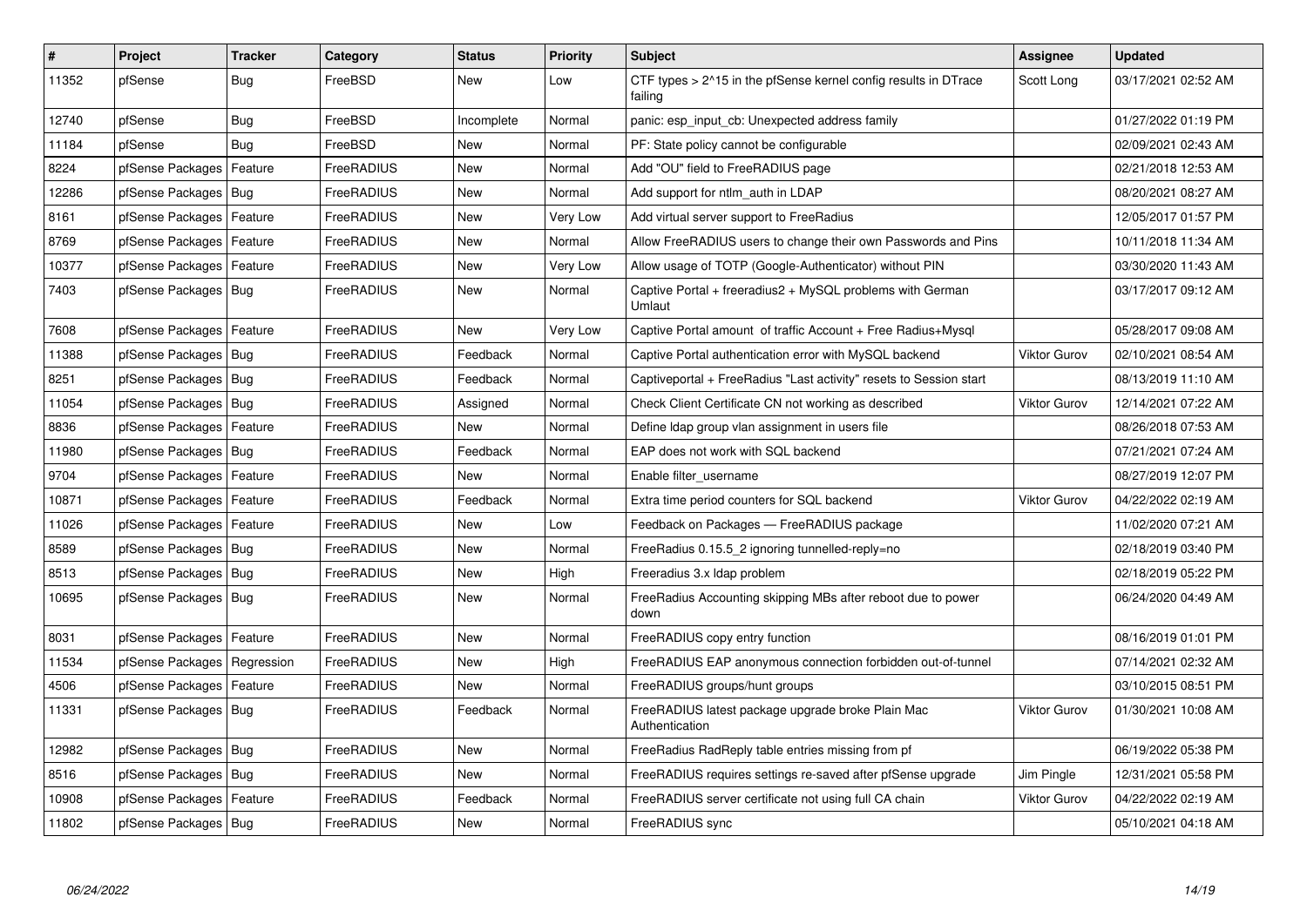| #     | Project                    | <b>Tracker</b> | Category   | <b>Status</b>                 | <b>Priority</b> | <b>Subject</b>                                                                                                                                                          | Assignee            | <b>Updated</b>      |
|-------|----------------------------|----------------|------------|-------------------------------|-----------------|-------------------------------------------------------------------------------------------------------------------------------------------------------------------------|---------------------|---------------------|
| 12742 | pfSense Packages           | Bug            | FreeRADIUS | Feedback                      | Normal          | freeRADIUS virtual-server-default: modules dailycounter,<br>monthlycounter, noresetcounter, expire_on_login in authorize<br>section prevent virtual server from loading |                     | 03/01/2022 12:45 PM |
| 12126 | pfSense Packages   Bug     |                | FreeRADIUS | New                           | Normal          | freeradius3 0.15.7_31                                                                                                                                                   |                     | 10/11/2021 08:21 AM |
| 10297 | pfSense Packages           | Feature        | FreeRADIUS | Assigned                      | Normal          | IPv6 user attributes                                                                                                                                                    |                     | 04/21/2022 12:39 PM |
| 11138 | pfSense Packages   Feature |                | FreeRADIUS | New                           | Normal          | new WebGUI checkboxes needed                                                                                                                                            |                     | 12/07/2020 08:28 AM |
| 13284 | pfSense Packages   Feature |                | FreeRADIUS | New                           | Normal          | Option to define "Issuer" in OPT configuration.                                                                                                                         | Jakob<br>Nordgarden | 06/19/2022 12:10 PM |
| 8264  | pfSense Packages   Bug     |                | FreeRADIUS | New                           | Normal          | Radiusd restart on WAN change results in freeradius not running<br>(and possible solution)                                                                              |                     | 04/21/2022 12:39 PM |
| 11746 | pfSense Packages   Bug     |                | FreeRADIUS | Feedback                      | Normal          | Second LDAP server configuration misses the ipaNThash control<br>attribute                                                                                              | Viktor Gurov        | 07/14/2021 01:44 PM |
| 11703 | pfSense Packages   Feature |                | <b>FRR</b> | <b>New</b>                    | Normal          | add Krill and Routinator support BGP RPKI                                                                                                                               |                     | 03/18/2021 07:47 PM |
| 10653 | pfSense Packages   Feature |                | <b>FRR</b> | New                           | Normal          | Allow to download frr_status                                                                                                                                            | Jim Pingle          | 06/11/2020 01:21 AM |
| 12167 | pfSense Packages   Bug     |                | <b>FRR</b> | Feedback                      | Normal          | BGP TCP setkey not set if neighbor is in peer group                                                                                                                     | <b>Viktor Gurov</b> | 09/16/2021 09:38 AM |
| 11963 | pfSense Packages   Feature |                | <b>FRR</b> | New                           | Normal          | Dynamically change OSPF interface costs on selected interfaces on<br>CARP event                                                                                         |                     | 05/26/2021 04:13 AM |
| 9545  | pfSense Packages   Feature |                | <b>FRR</b> | New                           | Normal          | Enable MULTIPATH in FRR                                                                                                                                                 | Jim Pingle          | 09/18/2020 12:52 PM |
| 11847 | pfSense Packages   Bug     |                | <b>FRR</b> | Feedback                      | Normal          | Filters not applied to PEER Groups                                                                                                                                      | Viktor Gurov        | 07/30/2021 07:45 PM |
| 10503 | pfSense Packages   Bug     |                | <b>FRR</b> | New                           | Normal          | Flapping any GW in multi-WAN influences restating all IPsec tunnels<br>in FRR which leads to dropping all IPsec VTI static routes and<br>related BGP issues             |                     | 05/08/2020 07:51 PM |
| 10935 | pfSense Packages   Bug     |                | <b>FRR</b> | <b>New</b>                    | Normal          | FRR 0.6.7-6 - BGPD service recycled IPv6 without Route Map                                                                                                              |                     | 12/30/2020 05:00 PM |
| 11206 | pfSense Packages   Feature |                | <b>FRR</b> | Pull Request<br>Review        | Normal          | <b>FRR 7.5</b>                                                                                                                                                          | Jim Pingle          | 01/08/2021 12:47 PM |
| 11836 | pfSense Packages   Bug     |                | <b>FRR</b> | Assigned                      | Normal          | FRR ACCEPTFILTER unstable                                                                                                                                               | <b>Viktor Gurov</b> | 02/14/2022 07:20 AM |
| 10516 | pfSense Packages           | Bug            | <b>FRR</b> | New                           | Normal          | <b>FRR Access list</b>                                                                                                                                                  |                     | 12/06/2020 11:02 PM |
| 11841 | pfSense Packages   Bug     |                | <b>FRR</b> | New                           | Normal          | FRR access lists default bahavior changed to permit by default                                                                                                          |                     | 04/22/2021 09:52 AM |
| 12965 | pfSense Packages   Bug     |                | <b>FRR</b> | Pull Request<br>Review        | Normal          | FRR BFD peer configuration is handled incorrectly in some cases                                                                                                         | <b>Viktor Gurov</b> | 03/22/2022 08:04 AM |
| 12951 | pfSense Packages   Bug     |                | <b>FRR</b> | Feedback                      | Normal          | FRR cannot remove IPv6 routes                                                                                                                                           |                     | 03/22/2022 09:24 PM |
| 11650 | pfSense Packages   Bug     |                | <b>FRR</b> | New                           | Very Low        | FRR configuration broken on restore of manually edited FRR config<br>sections                                                                                           |                     | 03/10/2021 08:50 AM |
| 11377 | pfSense Packages   Bug     |                | <b>FRR</b> | <b>Pull Request</b><br>Review | Normal          | FRR deinstall                                                                                                                                                           |                     | 03/10/2021 08:21 AM |
| 11936 | pfSense Packages   Bug     |                | <b>FRR</b> | Incomplete                    | High            | FRR does not connect BGP when using password                                                                                                                            |                     | 05/19/2021 08:12 AM |
| 11477 | pfSense Packages   Bug     |                | <b>FRR</b> | Feedback                      | Normal          | FRR does not recognize some BFD options                                                                                                                                 | Viktor Gurov        | 02/26/2021 10:52 PM |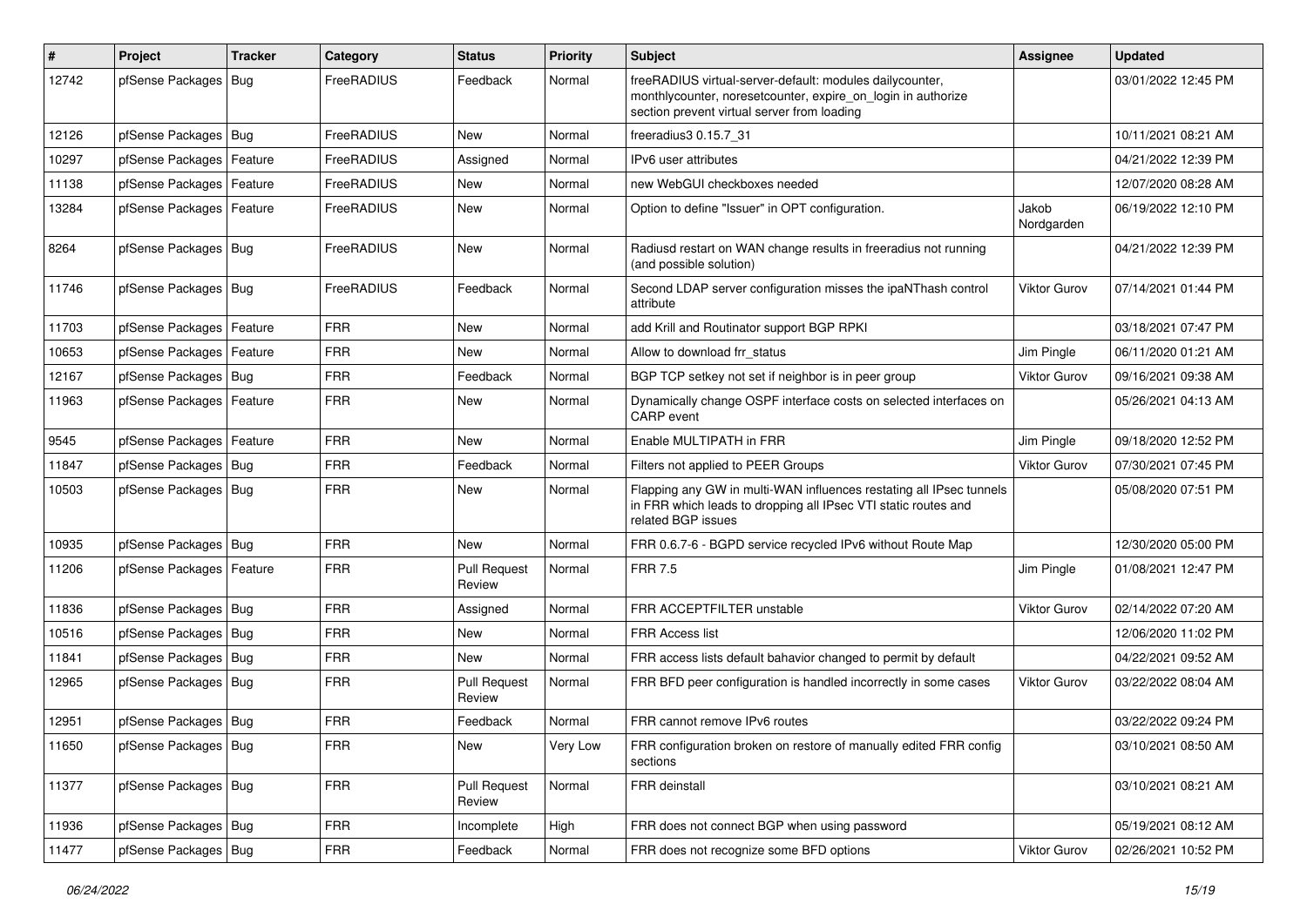| #     | Project                    | <b>Tracker</b> | Category                  | <b>Status</b>                 | <b>Priority</b> | <b>Subject</b>                                                                    | Assignee              | <b>Updated</b>      |
|-------|----------------------------|----------------|---------------------------|-------------------------------|-----------------|-----------------------------------------------------------------------------------|-----------------------|---------------------|
| 11681 | pfSense Packages           | Bug            | <b>FRR</b>                | Feedback                      | Normal          | FRR generates invalid BFD configuration after removing interfaces                 | <b>Viktor Gurov</b>   | 07/14/2021 04:40 PM |
| 12889 | pfSense Packages   Feature |                | <b>FRR</b>                | New                           | Normal          | FRR GUI add set ipv6 next-hop global                                              |                       | 03/02/2022 06:10 AM |
| 10789 | pfSense Packages           | Feature        | <b>FRR</b>                | Feedback                      | Normal          | FRR integrated configuration and hitless reloads                                  | Jim Pingle            | 01/20/2021 11:16 PM |
| 11961 | pfSense Packages   Bug     |                | FRR                       | Feedback                      | Normal          | FRR OSPF add unwanted area 0 authentication to router ospf                        | <b>Viktor Gurov</b>   | 09/16/2021 10:25 PM |
| 11835 | pfSense Packages   Bug     |                | <b>FRR</b>                | New                           | Normal          | FRR OSPF redistributed connected routes disappearing                              |                       | 04/22/2021 07:11 AM |
| 11158 | pfSense Packages   Bug     |                | <b>FRR</b>                | <b>New</b>                    | High            | <b>FRR Prefix Lists</b>                                                           |                       | 12/30/2020 04:55 PM |
| 11130 | pfSense Packages   Feature |                | <b>FRR</b>                | Feedback                      | Normal          | FRR RIP support                                                                   | Jim Pingle            | 12/31/2021 04:19 PM |
| 10294 | pfSense Packages   Bug     |                | <b>FRR</b>                | New                           | Normal          | FRR Route Counts Incorrect on Status Page                                         | Jim Pingle            | 02/26/2020 11:08 AM |
| 9141  | pfSense Packages           | Feature        | FRR                       | New                           | Very Low        | FRR xmlrpc                                                                        | Jim Pingle            | 11/26/2018 07:49 AM |
| 11345 | pfSense Packages   Bug     |                | FRR                       | Feedback                      | Normal          | FRR-OSPF - No "prefix-list" possible                                              | Jim Pingle            | 02/04/2021 11:03 PM |
| 12751 | pfSense Packages   Bug     |                | <b>FRR</b>                | New                           | Normal          | Improve FRR route restoration after gateway events                                |                       | 02/06/2022 11:07 PM |
| 11404 | pfSense Packages   Bug     |                | FRR                       | Feedback                      | Normal          | Incorrect prefix/access lists migration on update                                 | <b>Viktor Gurov</b>   | 02/18/2021 09:49 AM |
| 11837 | pfSense Packages   Feature |                | <b>FRR</b>                | New                           | Low             | Increase field length of FRR Networks in Access Lists and Prefix<br>Lists         |                       | 04/22/2021 07:10 AM |
| 11693 | pfSense Packages   Bug     |                | <b>FRR</b>                | Feedback                      | Normal          | IPv6 static routing fails                                                         | <b>Viktor Gurov</b>   | 04/26/2022 08:50 AM |
| 12084 | pfSense Packages   Bug     |                | <b>FRR</b>                | <b>New</b>                    | Normal          | libfrr.so.0 error on SG-1100                                                      |                       | 06/26/2021 08:22 AM |
| 6651  | pfSense Packages   Feature |                | <b>FRR</b>                | Feedback                      | Normal          | Loopback interfaces                                                               | Christian<br>McDonald | 12/25/2021 02:42 PM |
| 12653 | pfSense Packages           | Regression     | <b>FRR</b>                | Feedback                      | Normal          | RIP related startup error                                                         | <b>Viktor Gurov</b>   | 12/30/2021 08:37 AM |
| 11823 | pfSense Packages   Feature |                | <b>FRR</b>                | <b>New</b>                    | Normal          | Route handling enhancements                                                       |                       | 04/19/2021 06:23 PM |
| 10358 | pfSense Packages           | Feature        | <b>FRR</b>                | New                           | Very Low        | <b>Stage FRR Configuration Changes</b>                                            |                       | 03/19/2020 06:48 AM |
| 11301 | pfSense Packages           | Feature        | FRR                       | Feedback                      | Normal          | Switch FRR to use default rc file as a service control base                       | Jim Pingle            | 01/28/2021 09:35 AM |
| 6333  | pfSense                    | <b>Bug</b>     | Gateway Monitoring        | Confirmed                     | Normal          | Bootup starts/restarts dpinger multiple times                                     | Luiz Souza            | 11/16/2020 01:11 PM |
| 8192  | pfSense                    | <b>Bug</b>     | Gateway Monitoring        | <b>New</b>                    | Low             | dpinger - Change in ISP link-local IPv6 address drops connectivity                | Luiz Souza            | 11/05/2020 07:31 AM |
| 13242 | pfSense                    | Feature        | Gateway Monitoring        | New                           | Normal          | Enhancements to static route creation/deletion for dpinger monitor<br>IPs         |                       | 06/03/2022 11:20 AM |
| 12920 | pfSense                    | Bug            | <b>Gateway Monitoring</b> | <b>Pull Request</b><br>Review | Normal          | Gateway behavior differs when the gateway does not exist in<br>config.xml         | <b>Viktor Gurov</b>   | 06/12/2022 01:27 PM |
| 3132  | pfSense                    | <b>Bug</b>     | Gateway Monitoring        | In Progress                   | Normal          | Gateway events for IPv6 affect IPv4 services and vice versa                       | <b>Viktor Gurov</b>   | 05/10/2022 03:10 PM |
| 11960 | pfSense                    | Bug            | Gateway Monitoring        | Feedback                      | Normal          | Gateway Monitoring Traffic Goes Out Default Gateway                               |                       | 12/20/2021 05:43 AM |
| 7671  | pfSense                    | Feature        | Gateway Monitoring        | New                           | Normal          | Gateway Monitoring Via Custom Script or Telnet.                                   |                       | 09/18/2020 02:59 PM |
| 13295 | pfSense                    | <b>Bug</b>     | Gateway Monitoring        | <b>Pull Request</b><br>Review | Normal          | Incorrect function parameters for ``get_dpinger_status()`` call in<br>`qwlb.inc`` |                       | 06/24/2022 07:25 AM |
| 3859  | pfSense                    | Feature        | Gateway Monitoring        | New                           | Low             | Make it possible to set the source IP address for gateway monitoring              |                       | 11/06/2016 10:12 PM |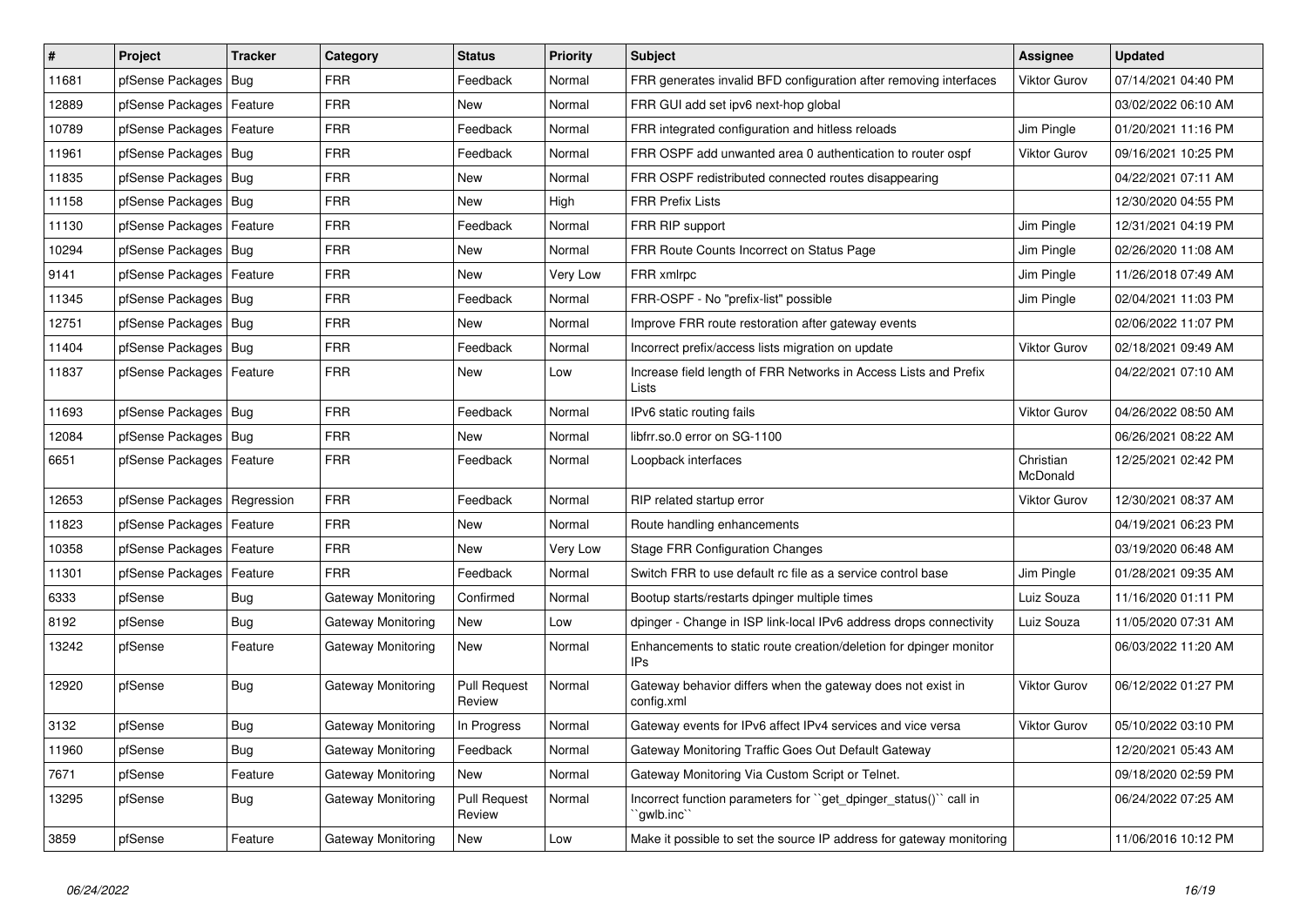| #     | Project                    | <b>Tracker</b>     | Category                  | <b>Status</b>                 | <b>Priority</b> | <b>Subject</b>                                                                                                                                 | <b>Assignee</b> | <b>Updated</b>      |
|-------|----------------------------|--------------------|---------------------------|-------------------------------|-----------------|------------------------------------------------------------------------------------------------------------------------------------------------|-----------------|---------------------|
| 13076 | pfSense                    | <b>Bug</b>         | Gateway Monitoring        | New                           | Normal          | Marking a gateway as down does not affect IPsec entries using<br>gateway groups                                                                |                 | 06/03/2022 10:32 AM |
| 12811 | pfSense                    | <b>Bug</b>         | <b>Gateway Monitoring</b> | New                           | Normal          | Services are not restarted when PPP interfaces connect                                                                                         | Jim Pingle      | 05/31/2022 05:34 PM |
| 12077 | pfSense                    | Feature            | Gateways                  | New                           | Normal          | Allow stick-connections per gateway group                                                                                                      |                 | 06/24/2021 08:45 AM |
| 12632 | pfSense                    | <b>Bug</b>         | Gateways                  | <b>New</b>                    | High            | Assigning a /30 WAN IP address at the console does not save the<br>gateway correctly                                                           |                 | 05/17/2022 02:28 PM |
| 13294 | pfSense                    | Feature            | Gateways                  | New                           | Low             | Change gateway name                                                                                                                            |                 | 06/22/2022 06:07 PM |
| 12942 | pfSense                    | <b>Bug</b>         | Gateways                  | New                           | Normal          | Code to kill states for old gateway when reconnecting an interface is<br>incorrect                                                             | Jim Pingle      | 03/22/2022 01:25 PM |
| 12857 | pfSense                    | Bug                | Gateways                  | <b>New</b>                    | Normal          | Firewall gateway goes away when making changes to Bridge0<br>device                                                                            |                 | 02/27/2022 11:20 AM |
| 8743  | pfSense                    | Todo               | Gateways                  | New                           | Low             | Gateway Groups page should list gateways in tier order                                                                                         |                 | 08/14/2019 12:16 PM |
| 11570 | pfSense                    | Regression         | Gateways                  | <b>Pull Request</b><br>Review | Normal          | Gateway monitoring services is not always restarted on interface<br>events, which may prevent a WAN from recovering back to an online<br>state | Viktor Gurov    | 06/22/2022 09:04 PM |
| 8343  | pfSense                    | <b>Bug</b>         | Gateways                  | <b>New</b>                    | Normal          | Gateway Routes (Default Routes) not removed in Kernel when<br>removed from GUI                                                                 |                 | 05/14/2020 01:22 AM |
| 9650  | pfSense                    | <b>Bug</b>         | Gateways                  | New                           | Normal          | IPv6 connection drops (ir-)regular on Kabelvodafone (German cable<br>ISP)                                                                      |                 | 07/27/2019 07:14 AM |
| 8846  | pfSense                    | Bug                | Gateways                  | New                           | Low             | Misleading gateway error message adding/editing static routes using<br>a disabled interface                                                    |                 | 08/21/2019 11:29 AM |
| 11213 | pfSense                    | Feature            | Gateways                  | New                           | Low             | Option to mark gateway as down directly from Table                                                                                             |                 | 01/03/2021 07:09 AM |
| 10875 | pfSense                    | Bug                | Gateways                  | New                           | Normal          | PPP periodic reset does not fully restore gateway group round-robin<br>functionality                                                           | Luiz Souza      | 11/05/2020 07:44 AM |
| 12764 | pfSense                    | <b>Bug</b>         | Gateways                  | New                           | Normal          | VTI gateway status is pending after assigning the VTI interface                                                                                |                 | 02/07/2022 05:41 AM |
| 12570 | pfSense Docs               | Correction         | General                   | New                           | Normal          | Active appliance list missing 6100                                                                                                             |                 | 12/06/2021 11:41 AM |
| 12805 | pfSense Docs               | New Content        | General                   | New                           | Very Low        | Add documentation about what triggers a notfication                                                                                            |                 | 02/15/2022 05:10 PM |
| 12214 | pfSense Docs               | Todo               | General                   | New                           | Low             | Connect to WebGui.                                                                                                                             |                 | 08/05/2021 04:39 AM |
| 12804 | pfSense Docs               | <b>New Content</b> | General                   | New                           | Very Low        | Create Slack documentation                                                                                                                     |                 | 02/15/2022 04:59 PM |
| 9370  | pfSense Docs               | Correction         | General                   | In Progress                   | Normal          | Update old screenshots                                                                                                                         | Jim Pingle      | 12/03/2021 09:55 AM |
| 10821 | pfSense Docs               | Correction         | General                   | New                           | Normal          | Use neutral language alternatives                                                                                                              | Jim Pingle      | 09/23/2020 10:43 AM |
| 8213  | pfSense Packages   Bug     |                    | haproxy                   | New                           | Normal          | acl src file not populated from alias                                                                                                          |                 | 12/21/2017 02:02 PM |
| 12465 | pfSense Packages   Feature |                    | haproxy                   | New                           | Normal          | Add forwardfor advanced usecases                                                                                                               |                 | 10/16/2021 07:35 PM |
| 7686  | pfSense Packages   Feature |                    | haproxy                   | New                           | Normal          | Add option in HAProxy to configure SSL defaults based on the<br>Mozilla SSL Configuration Generator                                            |                 | 08/16/2019 01:09 PM |
| 10936 | pfSense Packages   Bug     |                    | haproxy                   | Feedback                      | Normal          | both haproxy/haproxy-devel non-existent option lb-agent-chk                                                                                    |                 | 04/21/2022 12:40 PM |
| 8232  | pfSense Packages   Feature |                    | haproxy                   | New                           | Normal          | different ssl options based on the sni name                                                                                                    |                 | 01/30/2019 10:36 AM |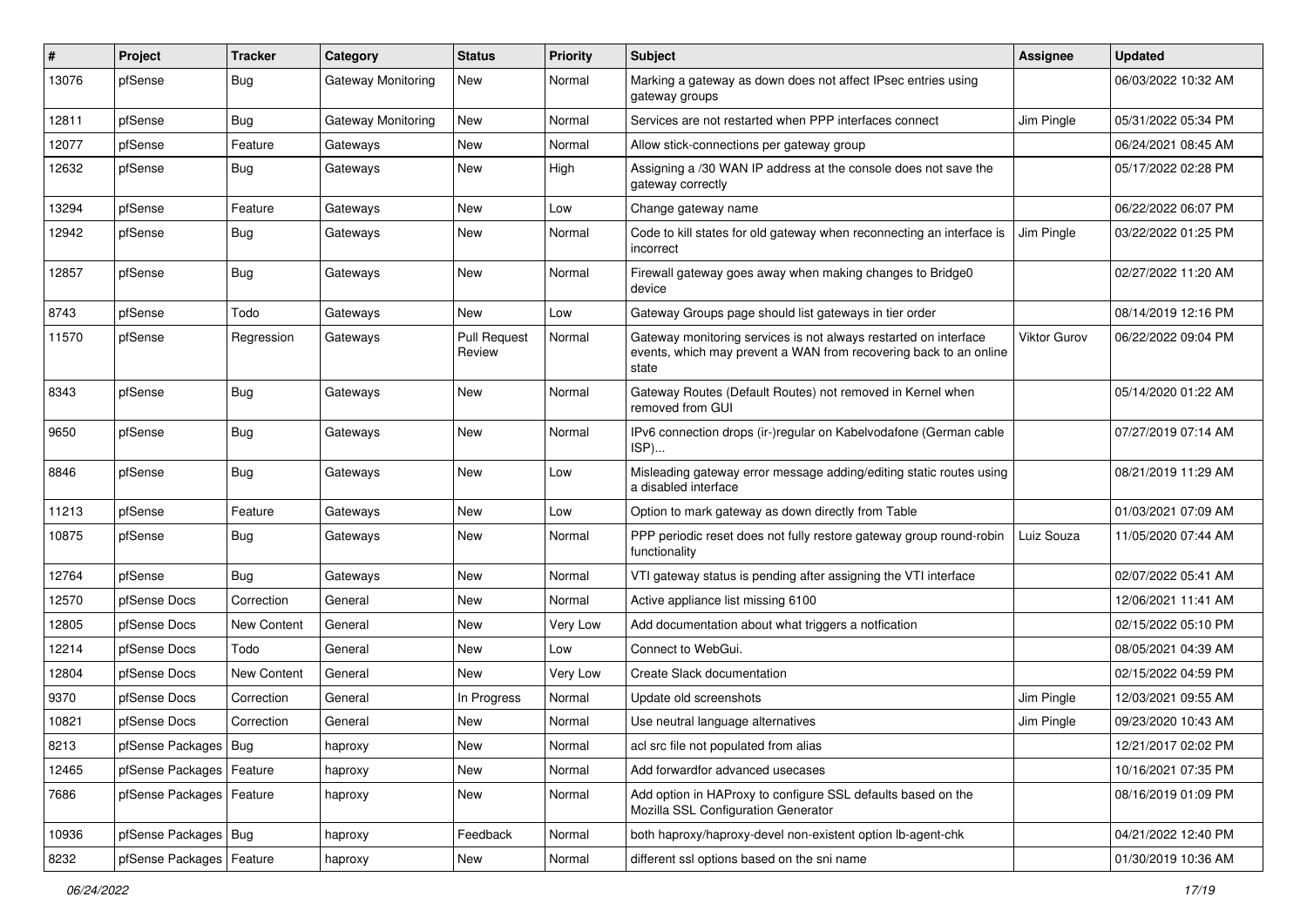| $\vert$ # | Project                    | <b>Tracker</b> | Category | <b>Status</b> | <b>Priority</b> | <b>Subject</b>                                                                             | Assignee            | <b>Updated</b>      |
|-----------|----------------------------|----------------|----------|---------------|-----------------|--------------------------------------------------------------------------------------------|---------------------|---------------------|
| 6861      | pfSense Packages           | Bug            | haproxy  | New           | Normal          | Ha-Proxy duplicated backend used in place of original backend                              |                     | 02/18/2019 05:30 PM |
| 12427     | pfSense Packages   Todo    |                | haproxy  | New           | Normal          | ha-proxy: action order in the GUI is not keeped in the resulting<br>ha-proxy configuration |                     | 10/06/2021 07:02 AM |
| 11937     | pfSense Packages   Bug     |                | haproxy  | Feedback      | Normal          | HAproxy "Use Client-IP" option breaks Captive Portal                                       | <b>Viktor Gurov</b> | 06/22/2021 08:48 AM |
| 13022     | pfSense Packages           | Bug            | haproxy  | Feedback      | Normal          | HAProxy - Sub Frontends ignore Client verification CA certificates                         |                     | 04/06/2022 12:55 PM |
| 11036     | pfSense Packages   Bug     |                | haproxy  | New           | Normal          | <b>HAproxy ACL</b>                                                                         |                     | 02/11/2022 11:27 AM |
| 8982      | pfSense Packages   Feature |                | haproxy  | New           | Normal          | HAproxy ACL support for map in configuration UI                                            |                     | 06/25/2019 01:49 AM |
| 7039      | pfSense Packages   Bug     |                | haproxy  | Feedback      | Normal          | HAProxy backend configuration does not handle intermediate CAs<br>properly                 |                     | 04/21/2022 12:40 PM |
| 11000     | pfSense Packages   Bug     |                | haproxy  | New           | Very Low        | haproxy deprecated trick suggested                                                         |                     | 12/23/2020 02:55 PM |
| 9500      | pfSense Packages   Bug     |                | haproxy  | New           | Normal          | HAproxy does not delete non-applicable action config                                       |                     | 01/18/2022 06:28 AM |
| 11756     | pfSense Packages   Bug     |                | haproxy  | Feedback      | Normal          | HaProxy does not transfer backend states during reload                                     | <b>Viktor Gurov</b> | 07/14/2021 01:21 PM |
| 9261      | pfSense Packages   Bug     |                | haproxy  | New           | Normal          | haproxy GUI failure                                                                        |                     | 01/08/2019 12:41 PM |
| 9247      | pfSense Packages   Bug     |                | haproxy  | New           | Low             | HAProxy multiple server selection on stats pages doesn't work                              |                     | 01/02/2019 04:44 PM |
| 7462      | pfSense Packages   Bug     |                | haproxy  | New           | Normal          | HAproxy not rebinding properly after WAN DHCP IP change                                    |                     | 01/11/2018 09:15 AM |
| 11135     | pfSense Packages   Bug     |                | haproxy  | Feedback      | High            | HAproxy OCSP reponse crontab bug                                                           | Viktor Gurov        | 09/10/2021 11:51 AM |
| 8902      | pfSense Packages   Bug     |                | haproxy  | New           | Normal          | HAproxy package not use custom DNS for lookup on apply new<br>config                       |                     | 09/16/2018 08:16 AM |
| 8869      | pfSense Packages   Feature |                | haproxy  | New           | Normal          | HAproxy should use RFC 7919 DH parameter files                                             |                     | 10/17/2018 10:46 AM |
| 10779     | pfSense Packages   Feature |                | haproxy  | Feedback      | Normal          | HAProxy SSL/TLS Compatibility Mode                                                         | <b>Viktor Gurov</b> | 04/22/2022 02:20 AM |
| 9077      | pfSense Packages           | Feature        | haproxy  | <b>New</b>    | Normal          | haproxy UI: Add seperator lines                                                            |                     | 10/29/2018 06:06 AM |
| 6784      | pfSense Packages   Bug     |                | haproxy  | New           | Normal          | HAProxy version .48 will not use URL Table Alias for front end<br>listener                 |                     | 02/18/2019 05:32 PM |
| 13098     | pfSense Packages   Bug     |                | haproxy  | Feedback      | Low             | HAProxy Virtual IP broken link under Frontend setup                                        |                     | 04/27/2022 08:35 AM |
| 8121      | pfSense Packages   Feature |                | haproxy  | New           | Normal          | haproxy, allow to generate backends even they don't seem to be<br>used                     |                     | 11/23/2017 04:04 AM |
| 11491     | pfSense Packages   Bug     |                | haproxy  | Feedback      | Normal          | haproxy-devel v0.62 2 - startup error 'httpchk'                                            | Viktor Gurov        | 06/22/2021 08:46 AM |
| 8438      | pfSense Packages   Bug     |                | haproxy  | New           | High            | haproxy: can't use ACL for cert with http-response actions                                 |                     | 05/24/2018 01:12 PM |
| 9648      | pfSense Packages   Feature |                | haproxy  | New           | Very Low        | Multiple node Sync HAProxy configuration to backup CARP<br>members via XMLRPC.             |                     | 07/25/2019 10:04 AM |
| 9335      | pfSense Packages   Bug     |                | haproxy  | Feedback      | Normal          | Stored XSS in HAProxy / haproxy listeners edit.php                                         | Jim Pingle          | 02/18/2019 09:35 AM |
| 9599      | pfSense Packages           | Feature        | haproxy  | New           | Normal          | Support for "peers" in HAproxy                                                             |                     | 06/25/2019 01:47 AM |
| 10739     | pfSense Packages   Feature |                | haproxy  | Feedback      | Normal          | Update HAproxy-devel package to 2.2 and HAproxy to 2.0                                     | Viktor Gurov        | 10/03/2021 03:53 PM |
| 12354     | pfSense Packages           | Todo           | haproxy  | Feedback      | High            | Update haproxy-devel to mitigate CVE-2021-40346                                            | Viktor Gurov        | 05/12/2022 08:50 AM |
| 12237     | pfSense Docs               | Todo           | Hardware | New           | Normal          | Feedback on Hardware - Hardware Tuning and Troubleshooting                                 |                     | 08/10/2021 03:13 AM |